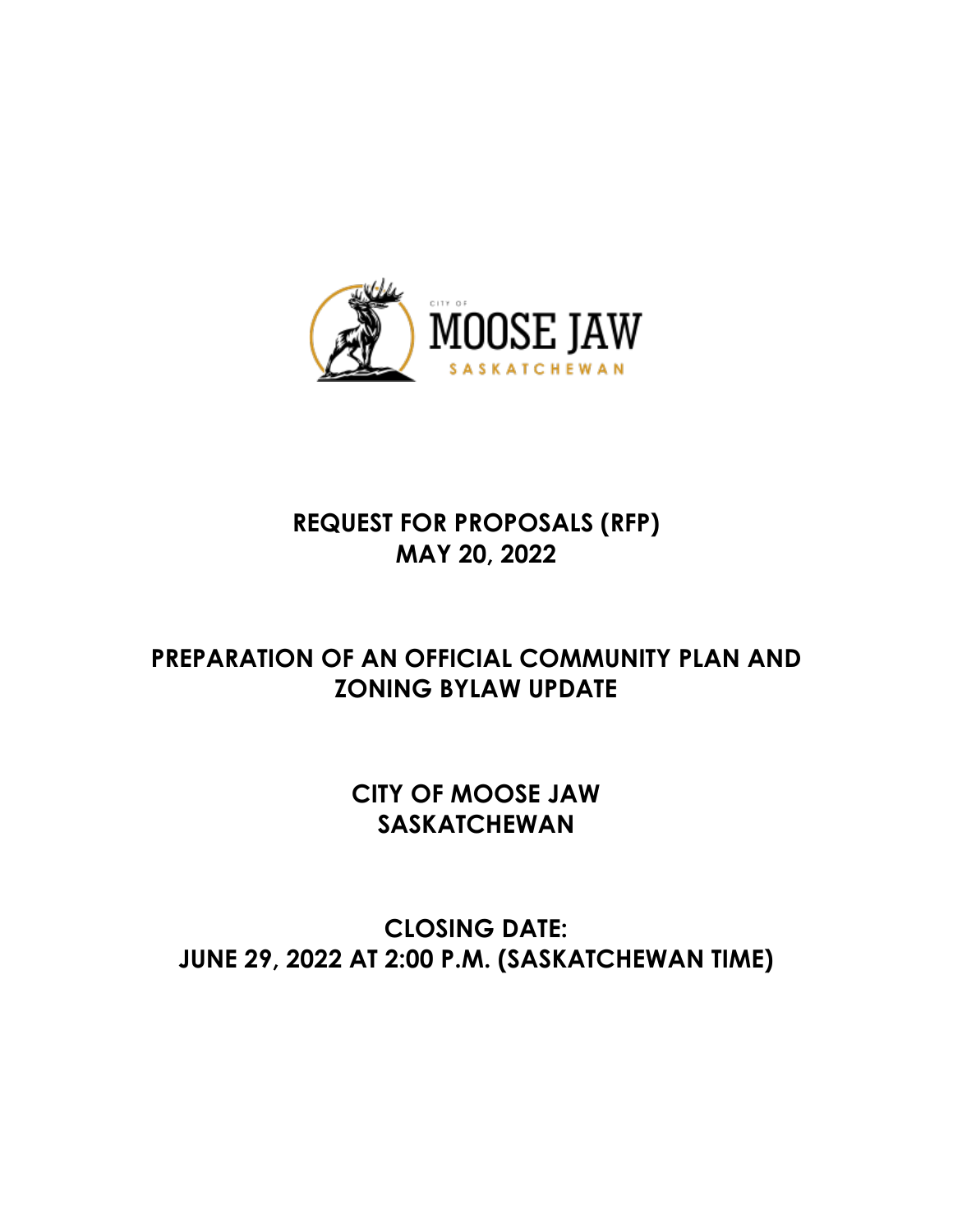# **Table of Contents**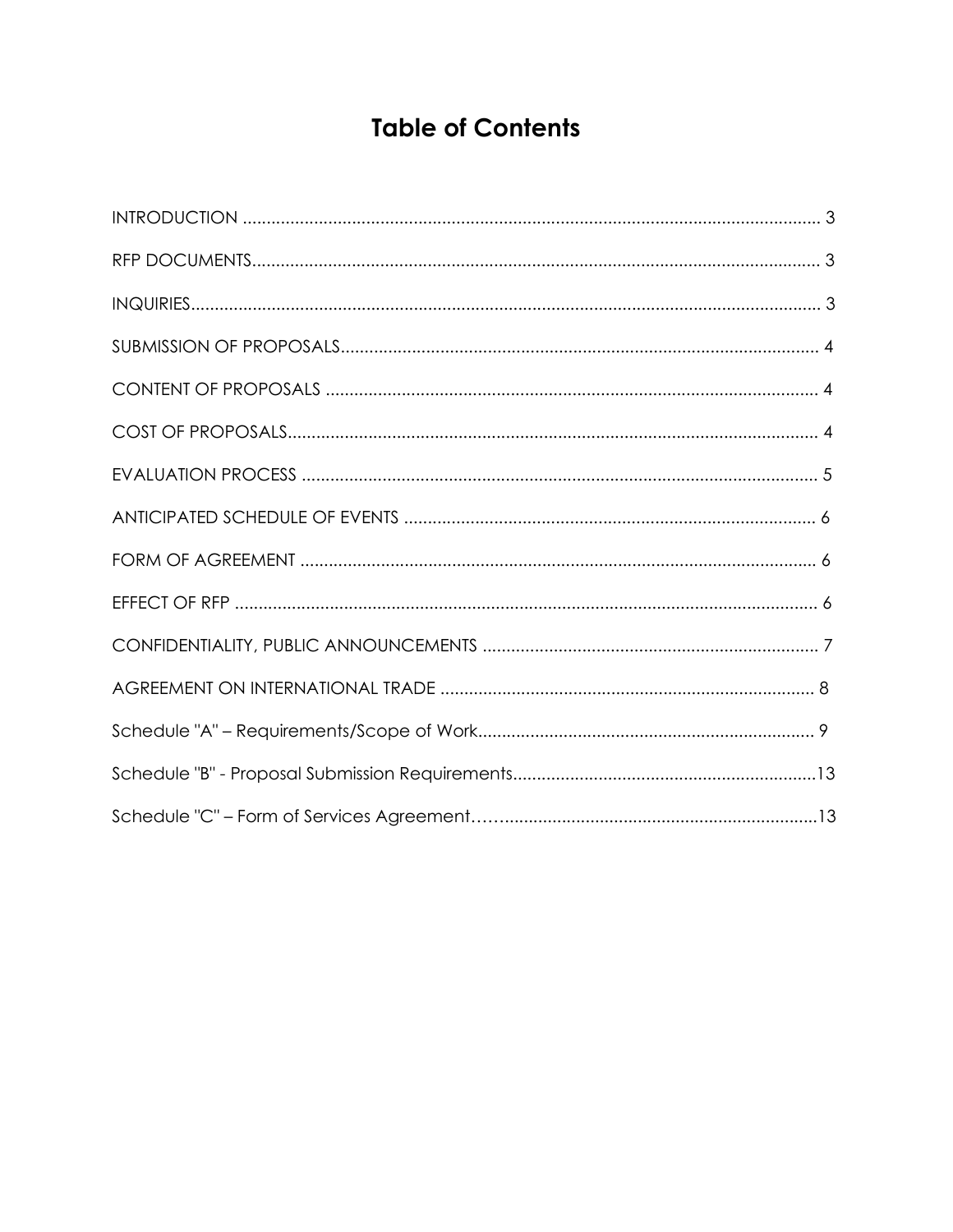# **INSTRUCTIONS TO PROPONENTS**

# **INTRODUCTION**

- 1. The City of Moose Jaw ("the City") is inviting proposals from qualified consultants or consulting firms for the preparation of a new Official Community Plan Bylaw and Zoning Bylaw (the "Services").
- 2. The purpose of this Request for Proposals ("RFP") process is to select a qualified consulting firm to enter into a Services Agreement with the City for the performance of the Services. Further details about the Services required by the City are set out in Schedule "A" – Services Requirements.
- **3. This RFP is not a tender and is not subject to the laws of competitive bidding**. **No bid contract or agreement is created by the submission of a proposal.**

### **RFP DOCUMENTS**

- 4. The following documents are attached to and form part of this RFP:
	- a. Schedule "A" Services Requirements
	- b. Schedule "B" Proposal Submission Requirements
	- c. Schedule "C" Form of Services Agreement

### **INQUIRIES**

5. Any inquiries concerning this RFP should be directed in writing to the following:

### **Attention: Michelle Sanson, MCIP, RPP**

Director of Planning and Development City of Moose Jaw 228 Main Street N, Moose Jaw, SK S6H 3J8 306-694-4445 Email: [msanson@moosejaw.ca](mailto:msanson@moosejaw.ca)

In the absence of the Director, inquir**i**es can be directed to Ms. Selena Kirzinger, Development Planner at [skirzinger@moosejaw.ca](mailto:skirzinger@moosejaw.ca)

6. All inquiries should be in writing and received by the City on or before June 22, 2022.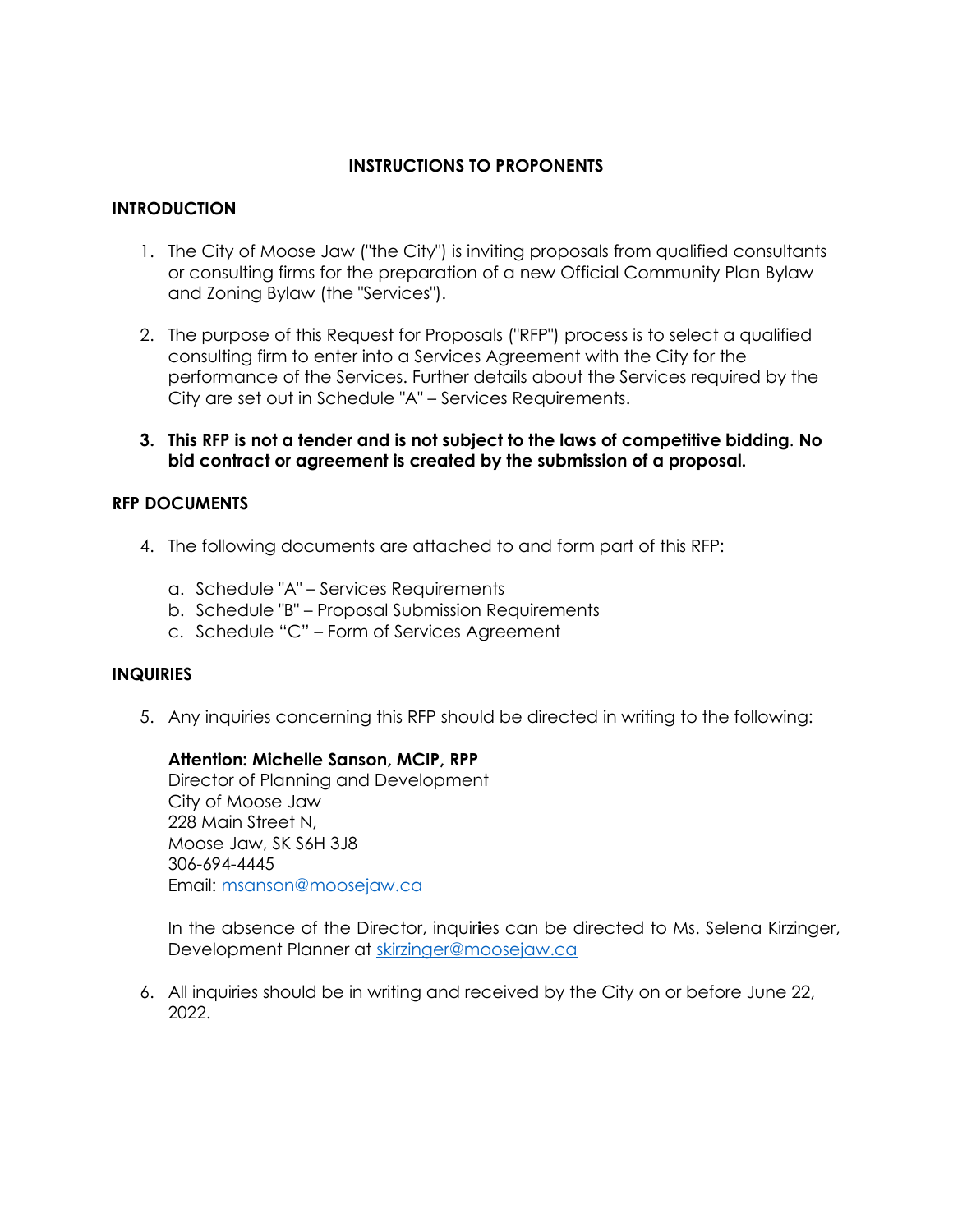- 7. The City may circulate its response to any inquiries to all proponents, along with the original inquiry and may post such response and original inquiry on [www.sasktenders.ca](http://www.sasktenders.ca/) or may choose not to reply to any inquiry.
- 8. Proponents should refrain from contacting other employees, agents or members of Council of Moose Jaw in respect of this RFP process, including for the purposes of lobbying or attempting to influence the outcome of this RFP process. Any such contact may, in the City's sole discretion, result in disqualification.

## **SUBMISSION OF PROPOSALS**

9. Proposals should be in both paper and electronic format. Proponents should submit two (2) hard copies of their proposal plus an electronic copy on a memory stick or USB indicating the RFP title and closing date to the following address by **2:00 p.m. (Central Standard Time) June 29, 2022**:

Ms. Michelle Sanson, Director of Planning and Development City of Moose Jaw 228 Main Street N Moose Jaw, SK S6H 3J8

- 10. The City's office hours for the purpose of receiving proposals are 10:00 a.m. to 4:00 p.m. (Central Standard Time), Monday to Friday, excluding statutory holidays.
- 11. If you require additional time to submit your proposal, you should contact Michelle Sanson by email to msanson@moosejaw.ca. The City may, in its sole discretion, allow additional time for proponents to submit a proposal.
- 12. Proposals and accompanying documentation provided to the City in response to this RFP will not be returned.

# **CONTENT OF PROPOSALS**

- 13. Proposals should address the items set out in Schedule "B" Proposal Submission Requirements.
- 14. Proponents may provide additional information beyond that requested in the RFP for the City's consideration. Any such additional information may be considered by the City in its sole discretion.
- 15. Proponents may be asked to submit additional information pertaining to their past projects and such other information that the City might reasonably require.

# **COST OF PROPOSALS**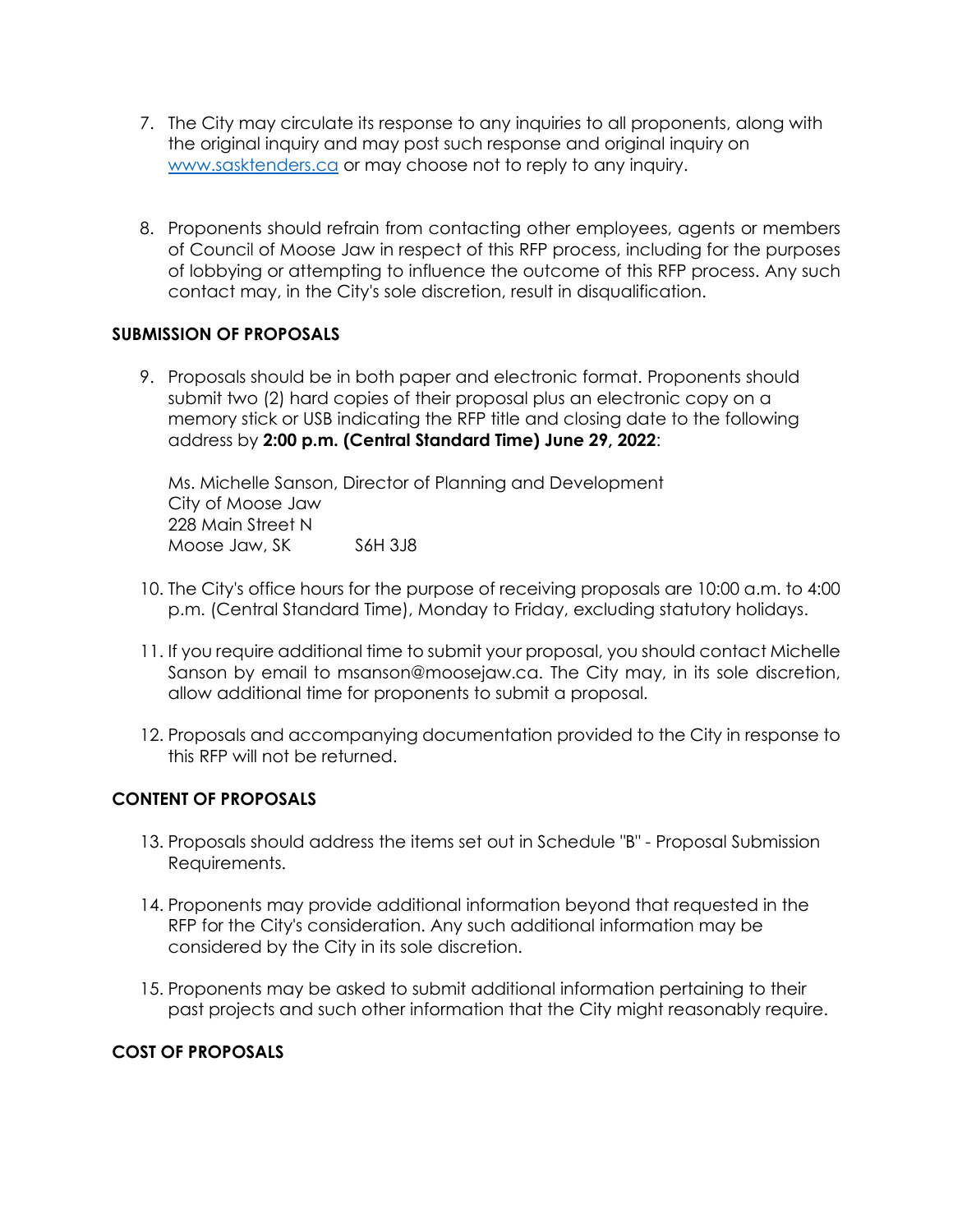- 16. The City is not responsible for any costs incurred by proponents in preparing their proposals, attending any meetings or interviews with the City, making any presentations to the City in connection with their proposals, or otherwise incurred in connection with this RFP process.
- 17. This RFP does not create any legal obligations between the City and any proponent.

# **EVALUATION PROCESS**

18. Proposals will be opened and evaluated privately. In assessing proposals, the City will use the following evaluation criteria:

| Ability to work within the Project Budget                     | 20  |
|---------------------------------------------------------------|-----|
| Project Understanding and Quality of Proposal                 | 20  |
| Community Engagement Approach                                 | 15  |
| Work Plan & Timelines                                         | 15  |
| Experience, Expertise, and Qualifications of the Project Team | 10  |
| Knowledge of the Community                                    | 10  |
| References                                                    | 10  |
| <b>Total Points</b>                                           | 100 |

- 19. Proposals will be evaluated on the basis of the information provided in response to these Instructions to Proponents. In addition, in assessing the proponent's qualifications, experience and capacity, the City may also consider the following:
	- a. clarifications and/or additional information that may be supplied pursuant to requests from the City;
	- b. interviews and/or reference checks that may be conducted at the City's discretion;
	- c. previous experience of the City in working with the proponent; and
	- d. information received from any source that the City considers reliable.
- 20. The City may, in its sole discretion, request clarification from a proponent during the evaluation process.
- 21. Proponents are advised that the evaluation process is subjective in nature and the City's intention is to consider, in its sole discretion, each proposal on its merits, without regard to the rules or principles of competitive bidding, including without regard to whether a proposal is compliant with this RFP.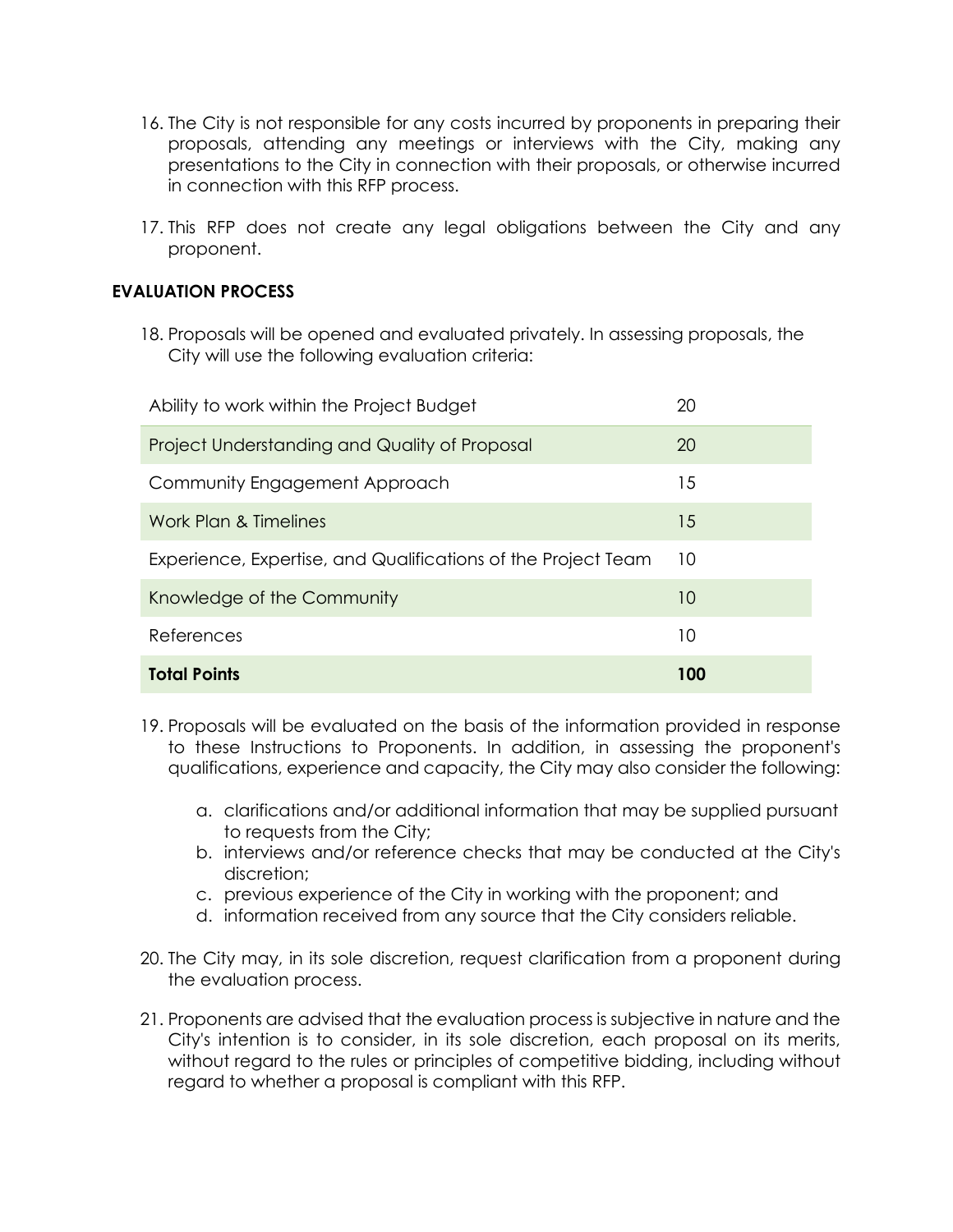- 22. The City may short-list proponents and conduct interviews with short-listed proponents at its sole discretion. Furthermore, the City may negotiate any and all aspects of a proposal, including but not limited to the fee proposal, and the Services Agreement terms.
- 23. An invitation to interview or to negotiate does not obligate the City to conclude the Services Agreement with that proponent. The City may interview or may negotiate any aspect of any proposal with one or more proponents at any time.
- 24. The City will notify all unsuccessful proponents after entering into a definitive agreement with the successful proponent. Unsuccessful proponents may request a debriefing interview to obtain feedback on their proposal after receiving this notification.

### **ANTICIPATED SCHEDULE OF EVENTS**

25. The following is the anticipated schedule of events related to this RFP. These dates are provided as target dates only and may be changed at any time by the City in its sole discretion:

| <b>RFP Released</b>                                  |       | May 19, 2022           |
|------------------------------------------------------|-------|------------------------|
| <b>Inquiries Respecting RFP</b>                      |       | up to June 22, 2022    |
| <b>Closing Date</b>                                  |       | June 29, 2022          |
| Interviews with Proponents (if necessary)            |       | July 4-15, 2022        |
| <b>RFP Evaluation and Award</b>                      |       | July 4-22, 2022        |
| Execution of Service Agreement                       |       | prior to July 29, 2022 |
| Initial Project Start-up Meeting with Project Team   |       | prlor to Aug 15, 2022  |
| Completion of Background Review/Current State        |       | prior to Sept 4, 2022  |
| Initial Public Engagement and Research               |       | prior to Mar 31, 2023  |
| Draft Official Community Plan & Zoning Bylaw         | prior | to June 30, 2023       |
| Draft OCP Review and Final Consultation              |       | prior to Oct 31, 2023  |
| Finalize OCP and Submit to City Council for Adoption |       | prior to Dec 31, 2023  |

# **FORM OF SERVICES AGREEMENT**

26. The successful proponent(s) will be expected to enter into a Services Agreement for professional or consulting services with the City.

### **EFFECT OF RFP**

27. This RFP is not intended to be a tender or otherwise subject to the laws applicable to competitive bidding. Until such time as the City signs a definitive Services Agreement with a proponent, the City does not intend to create a contractual relationship including a bid contract (either express or implied) with any proponent submitting a response to this RFP.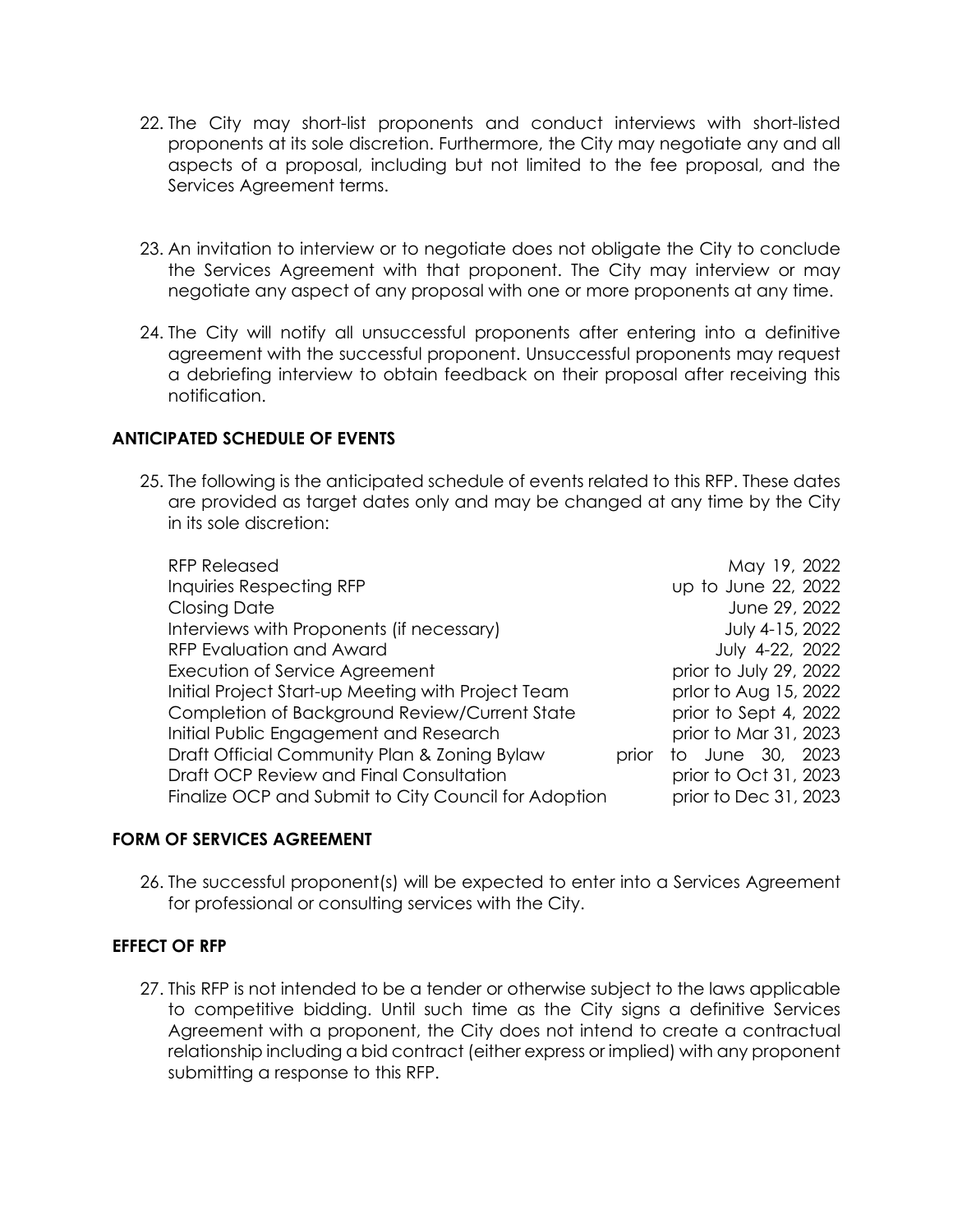- 28. Submission of a proposal does not obligate the City to accept any proposal or to proceed further with any of the Services. Consideration of any proposal shall be in the City's sole discretion.
- 29. Proposals may be withdrawn or amended by proponents at any time by written notice to the City prior to the City and a proponent signing a formal contract.
- 30. Proponents are advised that the City is intending to conduct a flexible procurement process, not subject to the law of competitive bidding, and that the City may, in its sole discretion, at any time and for any reason:
	- a. reject any and all proposals (including, for greater certainty, the lowest cost proposal);
	- b. modify or vary any aspect of this RFP at any time before or after the time for submission of proposals;
	- c. extend the deadline for submission of proposals at any time before or after the time for submission of proposals;
	- d. accept any non-compliant, conditional or irregular proposal or any alternate proposal, in whole or in part;
	- e. discuss the terms of a proposal submitted by a proponent with that proponent at any time, on a confidential basis, for the purposes of clarification and/or negotiation of that proposal;
	- f. allow any proponent submitting a proposal to modify or vary any aspect of its proposal at any time;
	- g. verify or seek clarification of any and all information provided pursuant to this RFP and provide proponents with an opportunity to correct any defects, informalities or irregularities in their proposal;
	- h. negotiate any and all aspects of any proposal and the provisions of the Services Agreement (including, without limitation, those provisions relating to fees and/or any scope of services) with any one or more proponents at any time in its sole discretion, whether before, during or after the selection and evaluation process; and
	- i. cancel this RFP at any time for any reason and thereafter proceed in any manner it sees fit, in its sole discretion, including issuing a new request for proposals or other procurement document based on the same or changed scope of services or other requirements, entering into sole source negotiations with any one or more of the proponents or any other person, or cancelling the RFP in its entirety.

# **CONFIDENTIALITY, PUBLIC ANNOUNCEMENTS**

31. Proponents are expected to keep confidential all documents, data, information and other materials of the City which are provided to or obtained or accessed by a proponent in relation to this RFP, other than documents which the City places in the public domain. Proponents are expected not to make any public announcements or news releases regarding this RFP or the entering into a Services Agreement pursuant to this RFP, without the prior written approval of the City.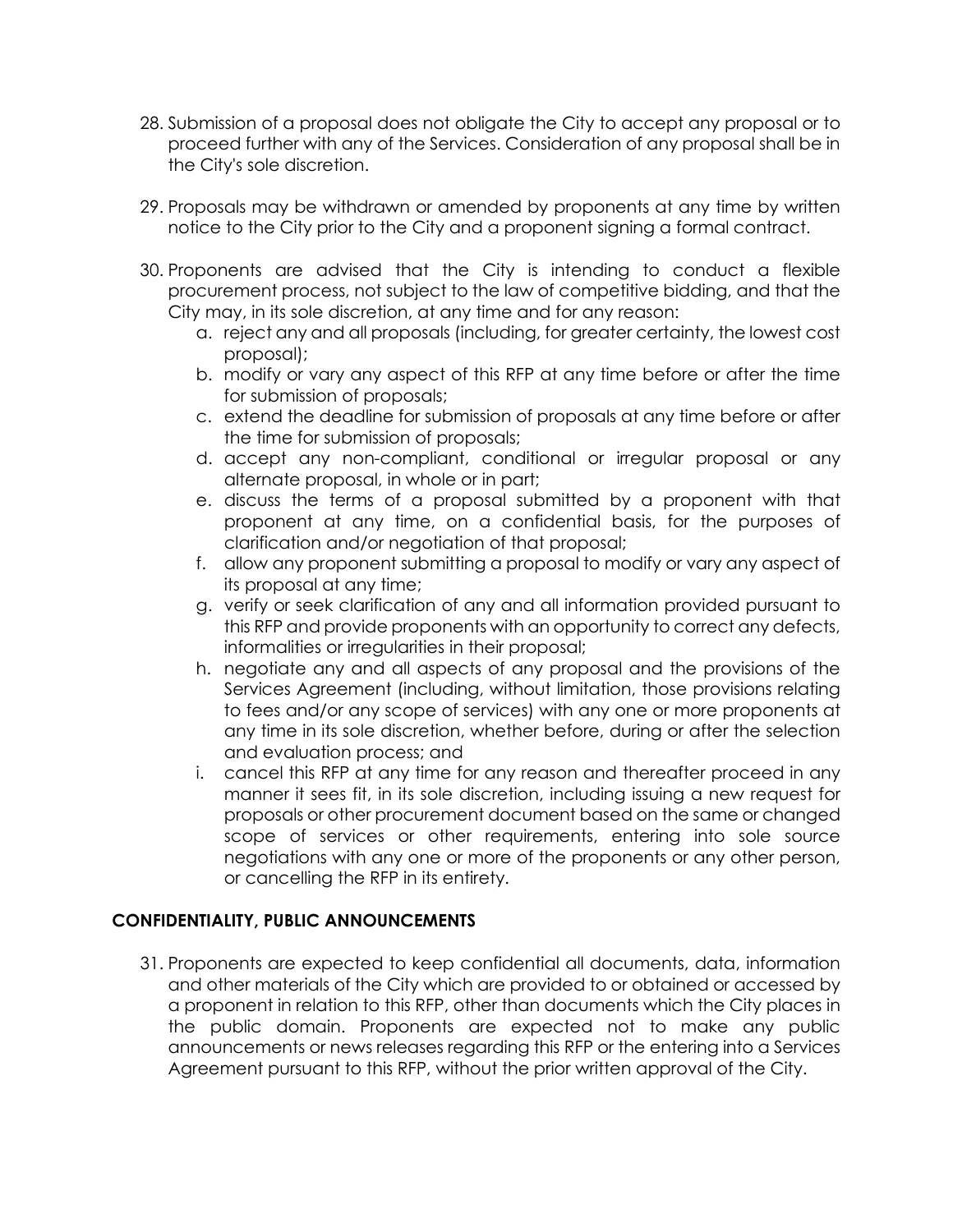- 32. Proponents are advised that as a city, the City is subject to the provisions of *The Local Authority Freedom of Information and Protection of Privacy Act* (Saskatchewan), which provides a right of access to information in records under the control of a municipality. Proponents are advised that the City may be required to disclose the RFP documents and a part or parts of any proposal in response to this RFP pursuant to *The Local Authority Freedom of Information and Protection of Privacy Act* (Saskatchewan).
- 33. Proponents are also advised that *The Local Authority Freedom of Information and Protection of Privacy Act* (Saskatchewan) does provide protection for confidential and proprietary business information; however, proponents are strongly advised to consult their own legal advisors as to the appropriate way in which confidential or proprietary business information should be marked as such in their proposal in response to this RFP. **Proponents should identify any information in their proposals that they consider to be confidential proprietary business information.**
- 34. The successful Proponent and associated winning RFP will be public information. In following the Canadian Free Trade Agreement, the following information will be disclosed publicly as per the Owner's Purchasing Policy:
	- a. a description of the goods or services procured;
	- b. the name and address of the procuring entity;
	- c. the name and address of the successful supplier;
	- d. the value of successful bid; and
	- e. the date of the award.

### **AGREEMENT ON INTERNATIONAL FREE TRADE**

35. This procurement is subject to Chapter 5 of the Canadian Free Trade Agreement and the New West Partnership Trade Agreement.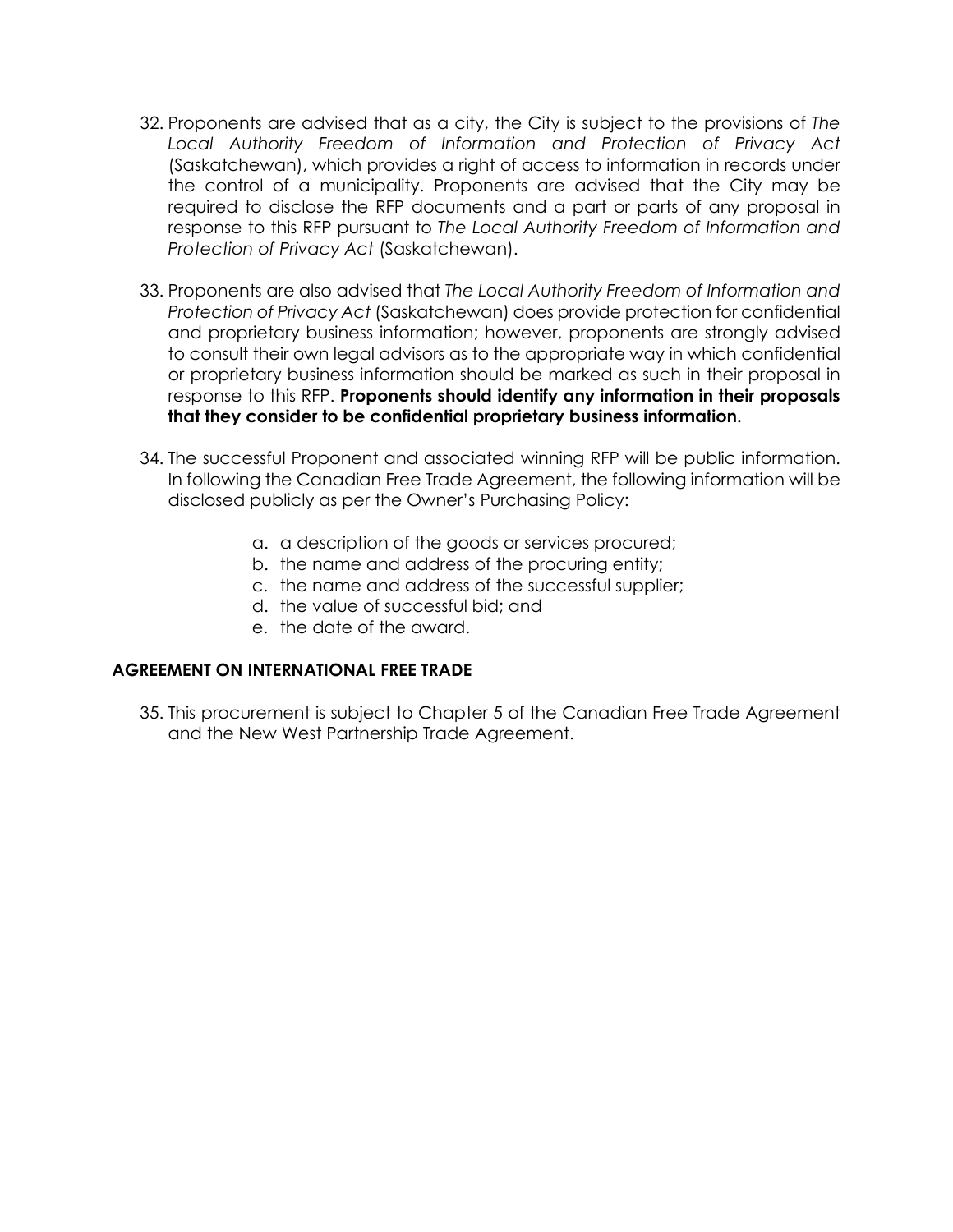### **Schedule "A" – Requirements/Scope of Work**

### **Background**

Moose Jaw is the fourth largest city in Saskatchewan with a population of 33,890 (2016 Census) and is located on Treaty 4 territory, the original lands of the Cree, Ojibwe, Saulteaux, Dakota, Nakota, Lakota, and on the homeland of the Métis Nation.

Situated along the Trans-Canada Highway and at the confluence of Thunder Creek and the Moose Jaw River, the community has a mix of industries including agriculture and value-added processing, potash mining at nearby Belle Plaine and Bethune, transportation (trucking and railway), oil & gas refining, tourism, and health care. The City is currently experiencing moderate growth and is expected to reach a population of between 40,000 and 45,000 by the year 2040.

Moose Jaw is referred to as Canada's Most Notorious City and what makes us Notorious? Our name – absolutely. Our Mac the Moose – definitely. For many, it's our legendary underground past. It's notoriously imperfect, and it's helped shape who we are. But to Moose Javians, we're so much more. Notoriously charming. Notoriously generous. Notoriously active. Notoriously entertaining. We are not afraid to celebrate our past and roar into a notoriously prosperous future.

Our residents appreciate Moose Jaw's exceptional quality of life, ideal for living, working, creating, raising a family, or retiring. Moose Javians are proud of the diverse population and strong economic foundation. Moose Jaw is welcoming and blessed with an abundance of volunteer spirit and affordable activities. Residents enjoy the advantages of living in a mid-sized city with access to numerous recreational, cultural, and business opportunities while enjoying the friendliness and relaxed pace of life normally associated with smaller towns.

Moose Jaw is a significant tourist destination known for its historic downtown and its flagship tourist attractions: Tunnels of Moose Jaw, Temple Gardens Mineral Spa, and Casino Moose Jaw. Important historic buildings have been lovingly restored to house unique businesses such as the Yvette Moore Gallery and Café and the magnificent Grant Hall Hotel. The city's beloved 28-acre Crescent Park and 500-acre Wakamow Valley Park are popular green spaces. Moose Jaw is also the hub of Canadian Pacific Railway and the Canadian National Railway and home of the Canadian Forces Snowbirds.

### **Project Description**

The City's current Official Community Plan and Zoning Bylaw were approved in March 2011 and are now over a decade old, with the preliminary data and research behind those documents having been prepared as far back as 2001. The City has undergone significant development since this time and it is prudent that the City's land use policy documents are reviewed periodically to ensure they are up to date in addressing the City's current and future needs. This is particularly important during the high rate of development that Moose Jaw is currently experiencing, with significant upcoming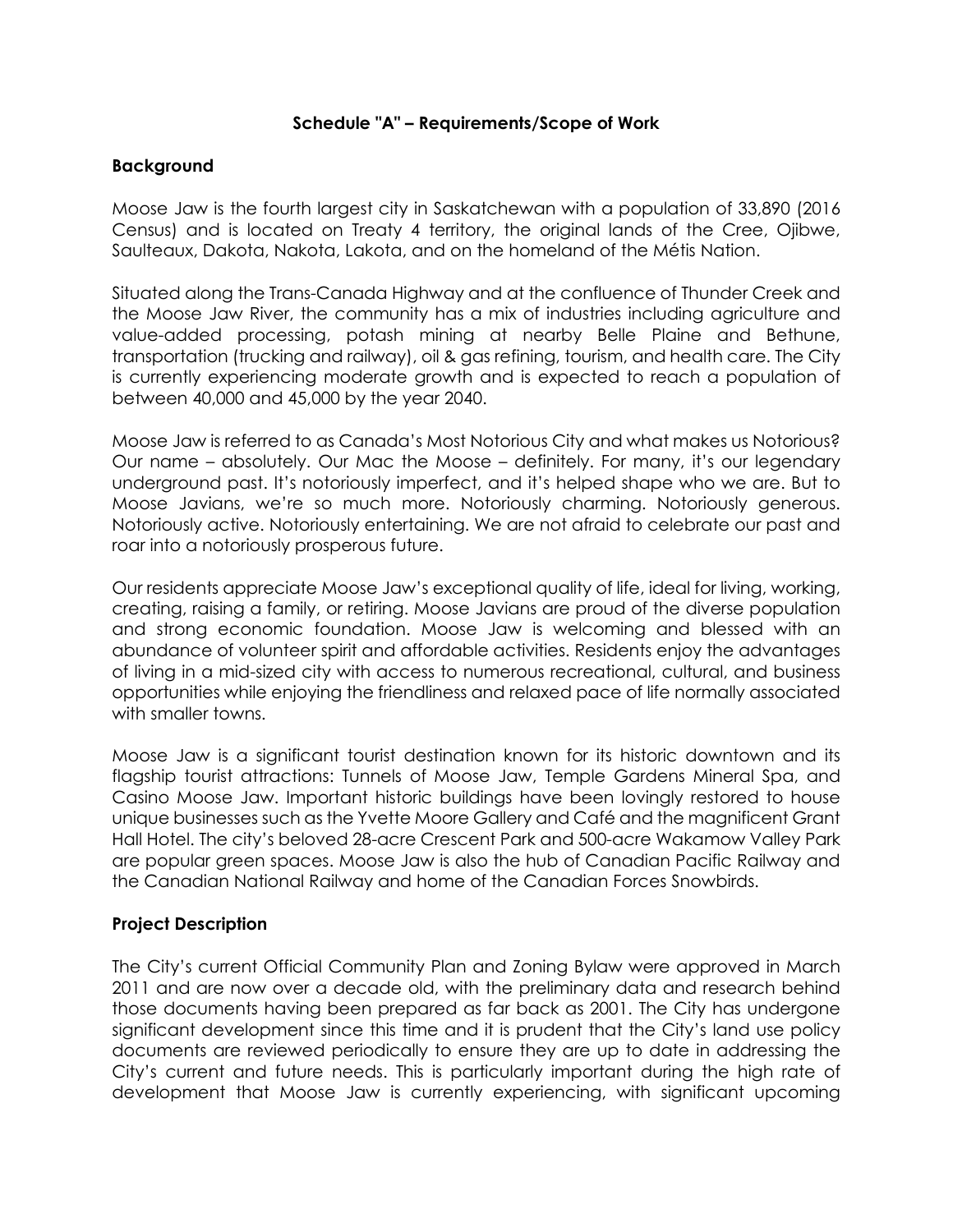investments in the industrial sector that are expected to boost the population along with other aspects of the local economy.

It is acknowledged that the current OCP is lacking in its layout and visual presentation, and the new document is desired to be a well written and visually appealing document that comprehensively showcases the municipality. The document should stand as a promotional tool to market Moose Jaw to investors, visitors, and future residents. The OCP should provide the vision of how the City currently stands and what it should become in the future.

The boundaries for the OCP and Zoning Bylaw review will be the entire jurisdiction of the City of Moose Jaw, to the outer edge of city limits. Areas of special focus may be identified through the public outreach process.

Ideally, the selected firm will have experience with, and be skilled in performing a variety of multi-disciplinary tasks related to preparation of the OCP and ZB, including, but not limited to analysis of future land use and preparation of a future land use plan, analysis of existing zoning designations and standards, design principles related to commercial and industrial land use, and an understanding of changing land use patterns and economic conditions as they relate to the development of the city of Moose Jaw as a whole.

It is expected that the format of the OCP will include text, high quality graphics, maps, exhibits and tables as needed to clearly define the vision, goals, objectives, policies, and regulations of the OCP to a variety of public and stakeholder groups. The Zoning Bylaw is expected to be a less visual document and more focused around the provision of information through text, exhibits and tables, with the main visual aspect being the zoning map.

# **Project Goal**

The primary objectives of this project are:

- i. To complete a comprehensive review of the City's Official Community Plan and create a new Official Community Plan consistent with the Provincial Statements of Interest, the Planning and Development Act and any other regulatory requirements;
- ii. To create a Zoning Bylaw that responds to the changing nature of development in Moose Jaw, is technically sound, and is user-friendly including diagrams with easy to read language so easily interpreted by general public.

Accordingly, we are requesting proposals from Registered Planning Professional consultants with proven experience in planning, community and stakeholder consultation, zoning regulations, and bylaw preparation to assist the City of Moose Jaw in achieving a new OCP and Zoning Bylaw that is technically sound, consistent with the direction of supporting planning documents, and reflective of our community vision. This project will have a significant public consultation component that includes background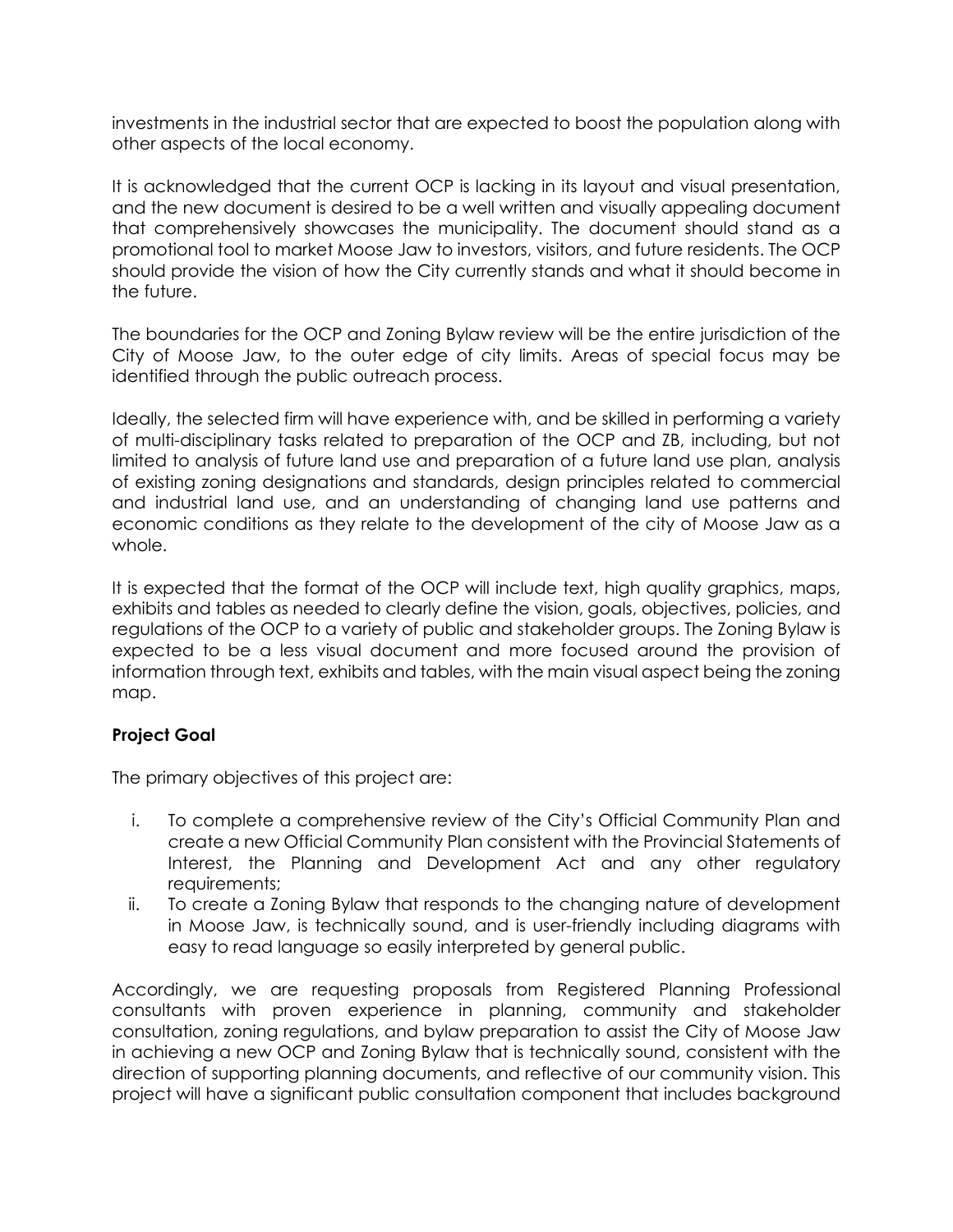exploration to self-identify the community and to shape a robust and inclusive direction for future growth for the City of Moose Jaw.

### **Duties and Responsibilities**

The City of Moose Jaw will:

- Assign the appropriate City staff personnel to act as the prime contact for the project and act as a liaison with the consultants.
- Assign an internal project team to communicate and consult on a regular basis with the consultants to interpret the project requirements and deliverables, review progress on the project, and provide input and feedback on an ongoing basis.
- Provide physical space or virtual platforms and assistance in scheduling stakeholder meetings and focus groups where necessary.
- Arrange all notices and distribution of public information regarding the Official Community Plan and Zoning Bylaw.
- Provide all relevant documents, reports and materials related to the Official Community Pan and Zoning Bylaw.

There are several studies, plans and supporting documents that have been completed and can be shared, which will provide background information in the development of the Official Community Plan and Zoning Bylaw documents including:

- **2021 City of Moose Jaw Strategic Plan**
- **2020 Moose Jaw's Economic Advantage**
- **2011 Official Community Plan for the City of Moose Jaw No 5345**
- 2011 City of Moose Jaw Zoning Bylaw No 5346
- **2015 City of Moose Jaw South Hill Local Area Plan**
- **2017 City of Moose Jaw Downtown Local Area Plan**
- **2017 City of Moose Jaw Offsite Development Levy Study**
- **2018 City of Moose Jaw Housing Business Plan Update**
- **2021 Westheath Phases 5 and 6 Concept Plan**
- **2021 Relocation Guide**
- **2016 City of Moose Jaw Utility Master Plan**
- **2021 City of Moose Jaw Climate Action Plan**
- **2009 Wakamow Valley Authority Master Plan Review**
- City of Moose Jaw Public Art Policy (in progress)
- City of Moose Jaw Municipal Cultural Action Plan (in progress)
- City of Moose Jaw Parks and Recreation Master Plan (in progress)
- City of Moose Jaw Slump Study (in progress)
- **Valley View Concept Plan (in progress)**
- Water Security Agency Flood Study (in progress)
- 2021 Preliminary Economic Assessment Geothermal Study (can provide upon presentation to City Council)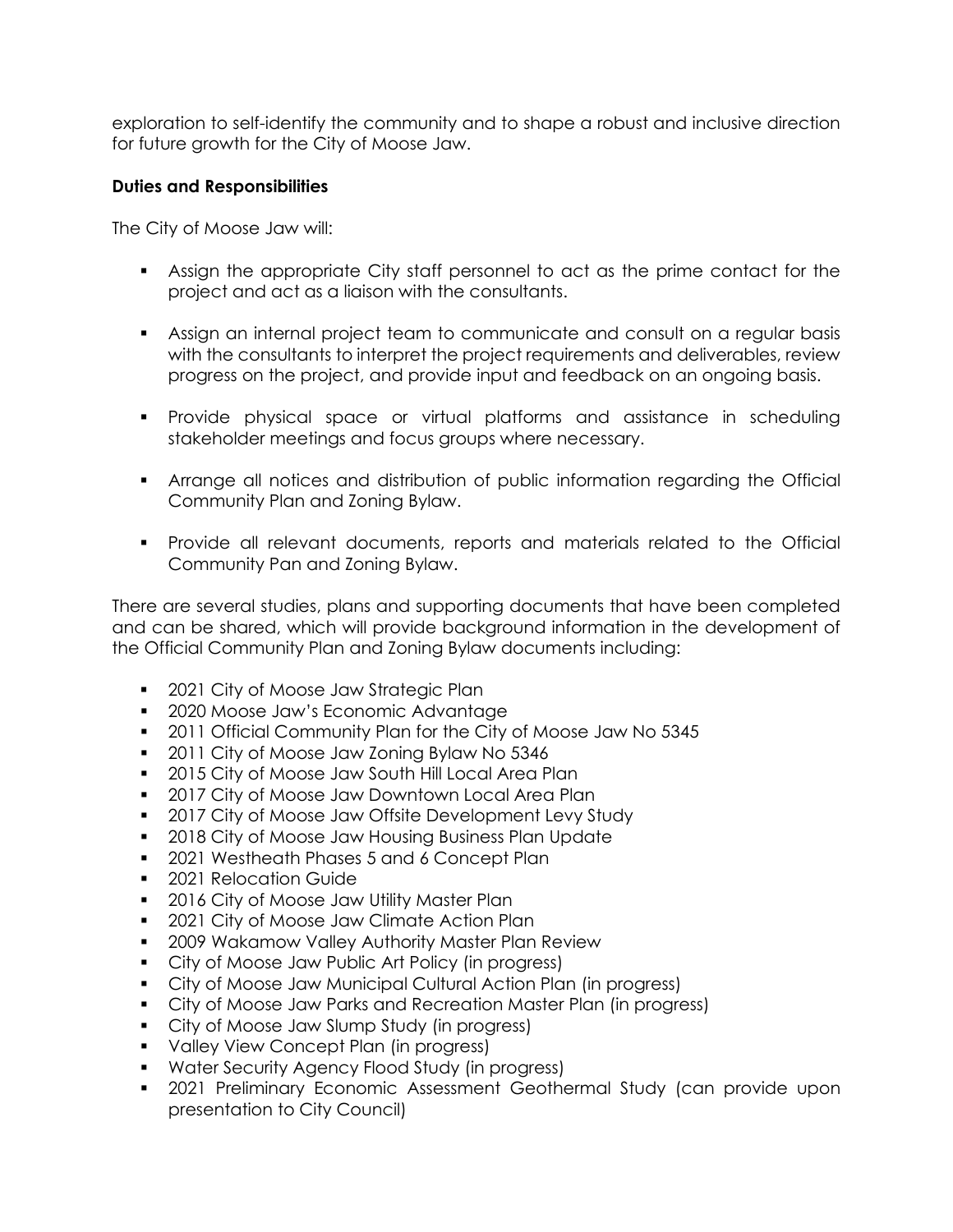- 2021 Heritage Conservation District and Architectural Conservation District Report prepared for Heritage Advisory Committee.
- **1988 Heritage Design Guidelines: Downtown Conservation District & Heritage** Guidelines Summary
- **2000 Downtown Moose Jaw Heritage Conservation District**

The successful proponent will:

# **Official Community Plan**

The City's Official Community Plan (OCP) was adopted in 2011. The OCP review will include a robust and inclusive public and stakeholder consultation component to capture how current residents self-identify their community with the intention to use the information gleaned to inform and shape the growth of the City for its current and future residents and visitors. The creation of a New Official Community Plan will be a significant update with serious consideration given to the City's direction for growth and related land use as well as environmental protection objectives. It will include the following:

- Review population, land uses, densities, housing characteristics and infrastructure capacities for background for OCP
- Include policies for Local Area Plans and Concept Plans
- Update OCP policies and mapping including:
- Align the OCP with provincial legislation and City Plans, bylaws and strategies
- Provide a strategy for stakeholder engagement process including:
	- o Engagement with Council and City Staff across various departments throughout the process to ensure the end product is a plan which is supported and utilized across many City Departments
	- o Kick off meeting with Council and presentations of draft bylaw to Senior Administration and City Council prior to first reading, consultation, and targeted engagement, etc.
	- o Engagement with youth, seniors, business owners, school boards, First Nation Communities and citizens of the City of Moose Jaw
- Review existing Heritage Planning framework in the City of Moose Jaw and make recommendations in regard to Heritage policy and planning, Heritage Strategy and Heritage Concept Plan.
- Review and record existing socio-economic and land use composition of the study area, and present potential future land use through a Future Land Use Plan
- Provide policies consistent with Reconciliation 94 Calls to Action
- Policies as per the Planning and Development Act
- Policies as per the Statements of Provincial Interest
- Align with the Environmental Act and other applicable Acts/Regulations
- Policies for Conservation Criteria and flood mitigation within the existing River Valley Conservation District, Slumping Area
- Analyse current city infrastructure including sewer and water, transit, and recreation, and make recommendations in regard to current capacity and opportunities.
- Policies contemplating the future transit and pedestrian corridors
- Policies for aging in place and affordable housing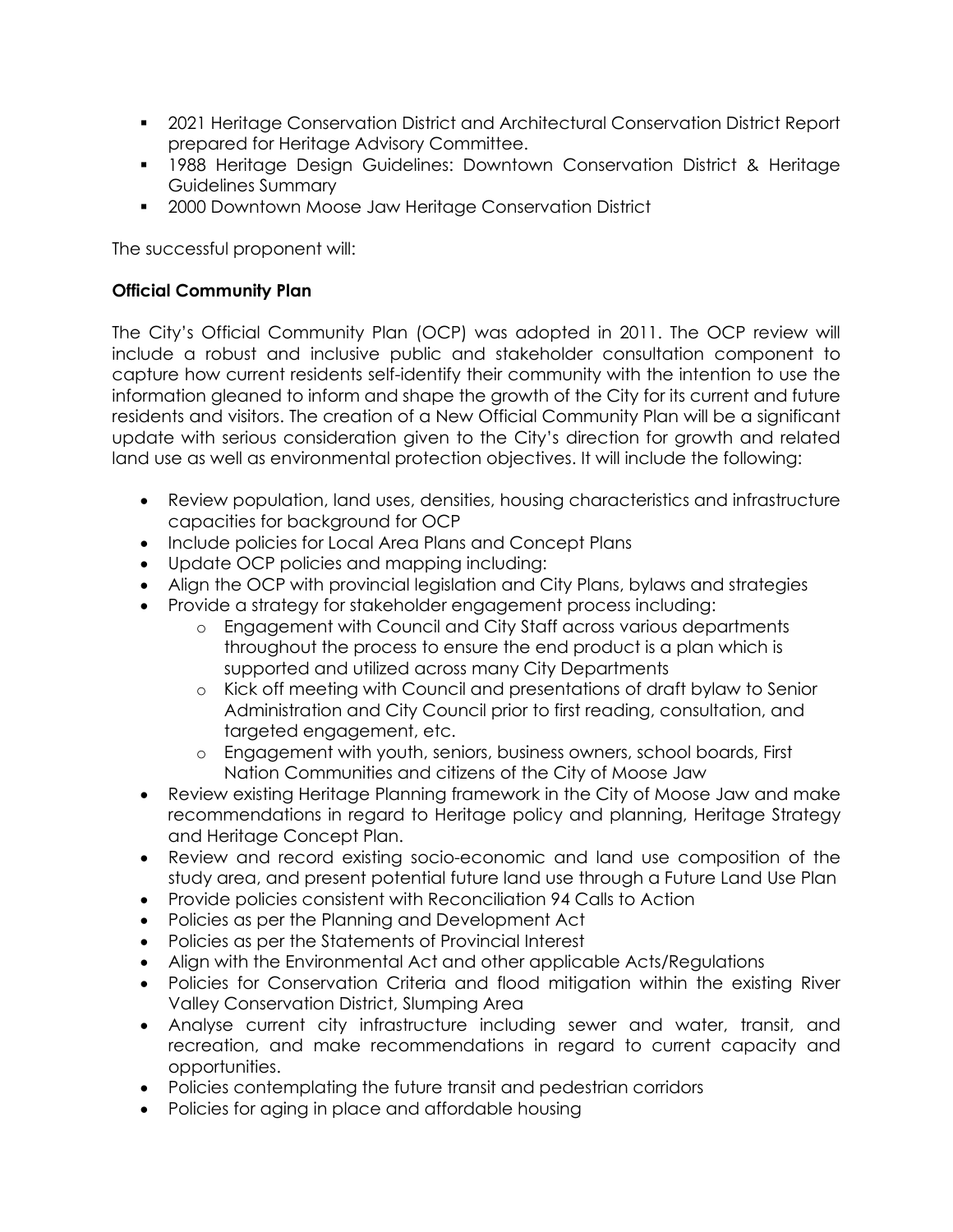- Policies that enable planning for long term financial viability
- Policies for Climate Change resiliency
- Review Asset Management and incorporate into OCP
- Conduct survey of business owners, property owners, residents, and other key stakeholders to identify key issues and opportunities.

# **Zoning Bylaw**

The City's existing Zoning Bylaw was adopted in 2011 and has had several amendments over the years.

- Review existing land uses and development standards and provide new districts and standards, if required.
- The goal is to create and bylaw to align with the City's Official Community Plan and address several issues of interest including, but not limited to, the following:
	- o Accessory buildings and standards in residential districts
	- o Review inclusion of laneway housing
	- o Secondary suites and tiny homes
	- o Accommodations in residential areas Bed and Breakfast, Vacation homes, daily rentals
	- o Parking Standards and loading requirements
	- o Setbacks
	- o Land Uses
	- o Home Occupations
	- o Heritage Standards the City's Downtown Local Area Plan recommends standards to be implemented, Architectural Control District
	- o Permitted Obstructions add clarity and review deck regulations (detached decks not permitted)
	- o Sign Regulations clarity
	- o Slump Regulations include zoning for

The final approved bylaws and background report(s) need to be provided in a fully editable digital format. Maps would be preferred to be provided in fully editable GIS format with projection: NAD 1983 CSRS UTM Zone 13N which has an 'id' of WKID: 2957 with ESRI GeoDatabase (.shp file). Also acceptable data could be in a current AutoCAD file format, or 'DWG' file. The City will not accept data submitted as a PDF file.

\*The new Official Community Plan is subject to approval by the Ministry of Government Relations and the project will not be complete until the document is approved by both City Council and the Ministry.

# **Project Budget**

The City's total maximum budget for the Official Community Plan and Zoning Bylaw is **\$250,000.00** including any applicable PST. This budget does not include the work to be completed by the City.

Proponents that cannot deliver the project requirements for this price are still encouraged to provide a submission based on what can be provided within this amount.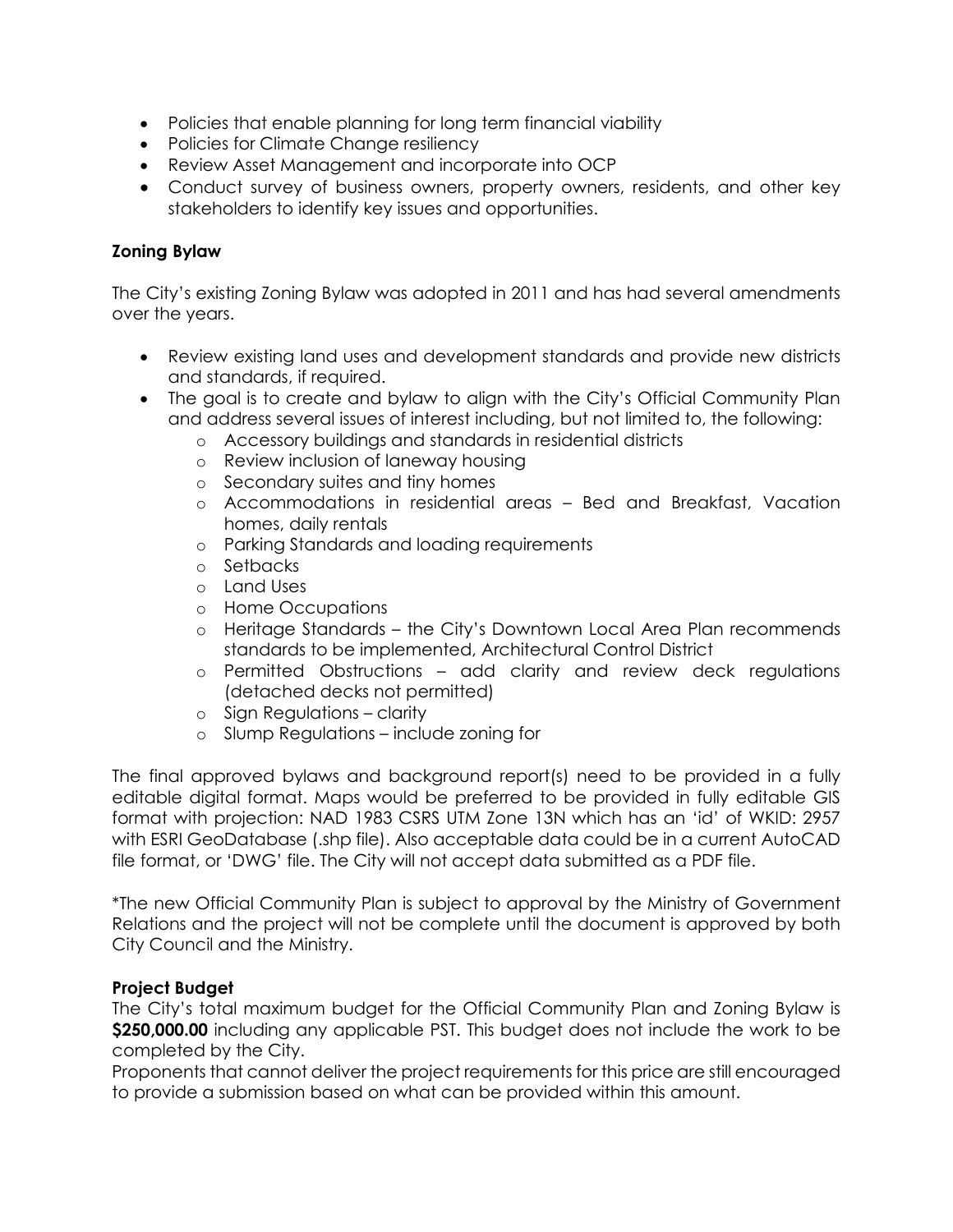# **Schedule "B" – Proposal Submission Requirements**

Proponents should, at a minimum, include the following information in their Proposals.

# **Cover Letter**

A cover letter, dated and signed by an official authorized to negotiate and make commitments and provide any clarifications with respect to the proposal on behalf of the bidder. The cover letter should include an understanding of the RFP, and any indication of and deviations or exceptions to the information outlined in this RFP document, including Schedule milestones.

## **Firm Detail**

A brief description of your firm including any qualifications you consider relevant.

## **Relevant Experience**

The Proponent must be able to demonstrate their ability to achieve the priorities outlined within Schedule "A" along with:

- 1. A description of your experience within the past 5 years for services similar to those required by the City for the project on behalf of municipalities in Saskatchewan.
- 2. A description of your understanding of the anticipated challenges associated with the Project and suggested methods for dealing with such challenges.

### **Lead Personnel**

Identify the lead personnel to lead the delivery of the services the proponent is prepared to offer and their expected involvement in the Project. The City expects that each of the identified lead personnel will be licensed and in good standing with SPPI to perform the services in Saskatchewan.

Describe the relevant experience of the lead personnel and include their resumes and professional designations.

# **Project Execution and Capacity**

The City expects that you will have sufficient resources available to meet the service requirements of the City in a timely and efficient manner. Provide a description of your firm will meet the expectations of The City by including the following:

- A detailed critical path, outlining each task, indicating target dates for progress reports, meetings, analysis, submission, draft, and final reports. The critical path shall attempt to meet or exceed timelines provided in the RFP.
- A detailed plan for community input and the public consultation process including communication strategies and tactics to ensure proper consultation during the COVID-19 pandemic.
- Information on ability to develop and produce all presentation materials i.e. maps, charts, presentation boards, pamphlets, handouts, etc. used for public consultations, presentations to staff, Committees, and City Council.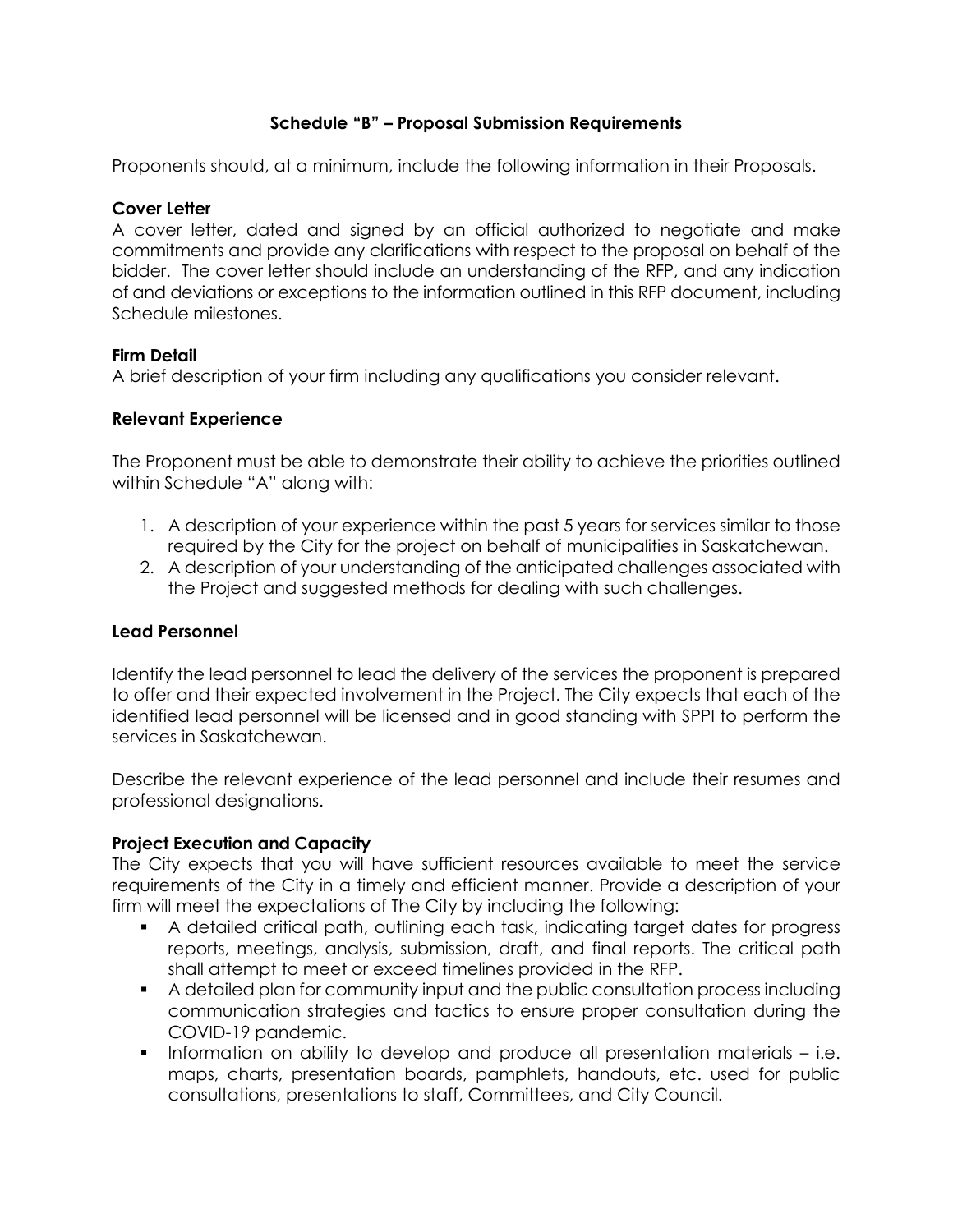Information on ability to prepare and present draft and final reports to the Project Team, City's Senior Leadership Team, City Committees, and City Council.

### **Subconsultants or Project Team**

Provide the same information as provided for item 1-5, above, for any subconsultant that you propose to engage to provide the services.

### **References**

Provide a list of references (minimum three) from previous related projects including client contact information.

### **Fee Proposal**

Proponents should provide a fixed fee proposal for completing the Services outlined in Schedule "A".

All fee proposals should be quoted in Canadian Dollars and include all applicable taxes.

### **Schedule**

Proposals should include a detailed schedule with project milestones and confirmation of whether your company can meet this schedule.

### **Conflict of Interest Disclosure**

Disclose any actual or potential conflicts of interest that may exist between your firm, its management, employees, or proposed sub-consultants and the City, its members of Council, management, or employees, and the nature of such conflict of interest. If a proponent has no such conflict of interest, a statement to that effect should be included in its proposal.

City employees are ineligible to participate, directly or indirectly, with any proponent or its team.

### **Additional Requirements Upon Award**

- Provide clearance from Saskatchewan Worker's Compensation Board verifying that you are in good standing.
- Obtain a City of Moose Jaw Business License.
- The City expects that you carry professional liability insurance in an amount of not less than \$5,000,000.00 per occurrence. Provide certificates of insurance outlining the amounts of professional liability insurance that you carry.

### **Confidentiality**

Proponents are advised that as a city, The City is subject to the provisions of *The Local Authority Freedom of Information and Protection of Privacy Act* (Saskatchewan), which provides a right of access to information in records under the control of a municipality. Proponents are advised that The City may be required to disclose the RFP documents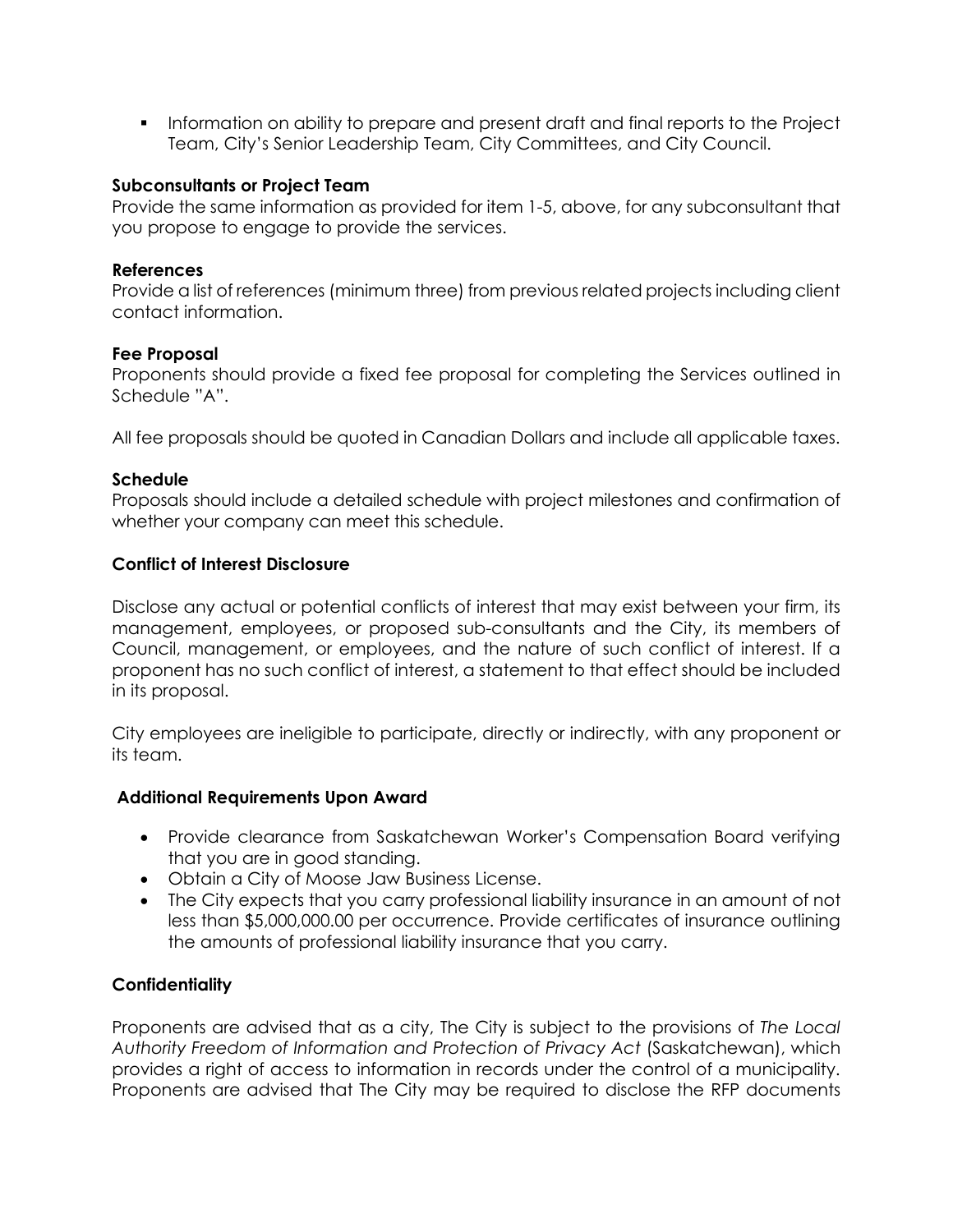and a part or parts of any proposal in response to this RFP pursuant to *The Local Authority Freedom of Information and Protection of Privacy Act* (Saskatchewan).

Proponents are also advised that *The Local Authority Freedom of Information and Protection of Privacy Act* (Saskatchewan) does provide protection for confidential and proprietary business information; however, proponents are strongly advised to consult their own legal advisors as to the appropriate way in which confidential or proprietary business information should be marked as such in their proposal in response to this RFP. Proponents should identify any information in their proposals that they consider to be confidential or proprietary business information.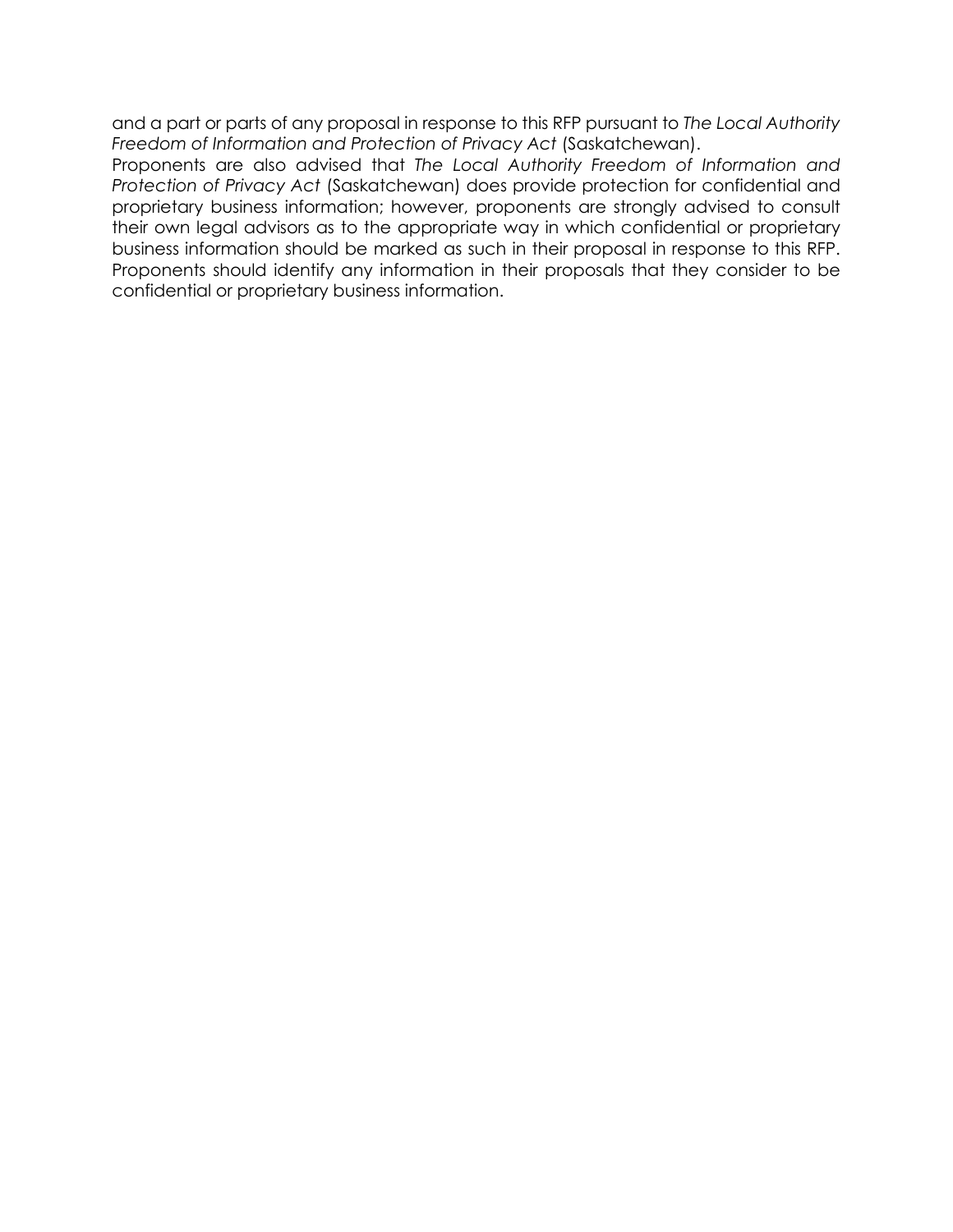**Schedule "C" – Form of Services Agreement**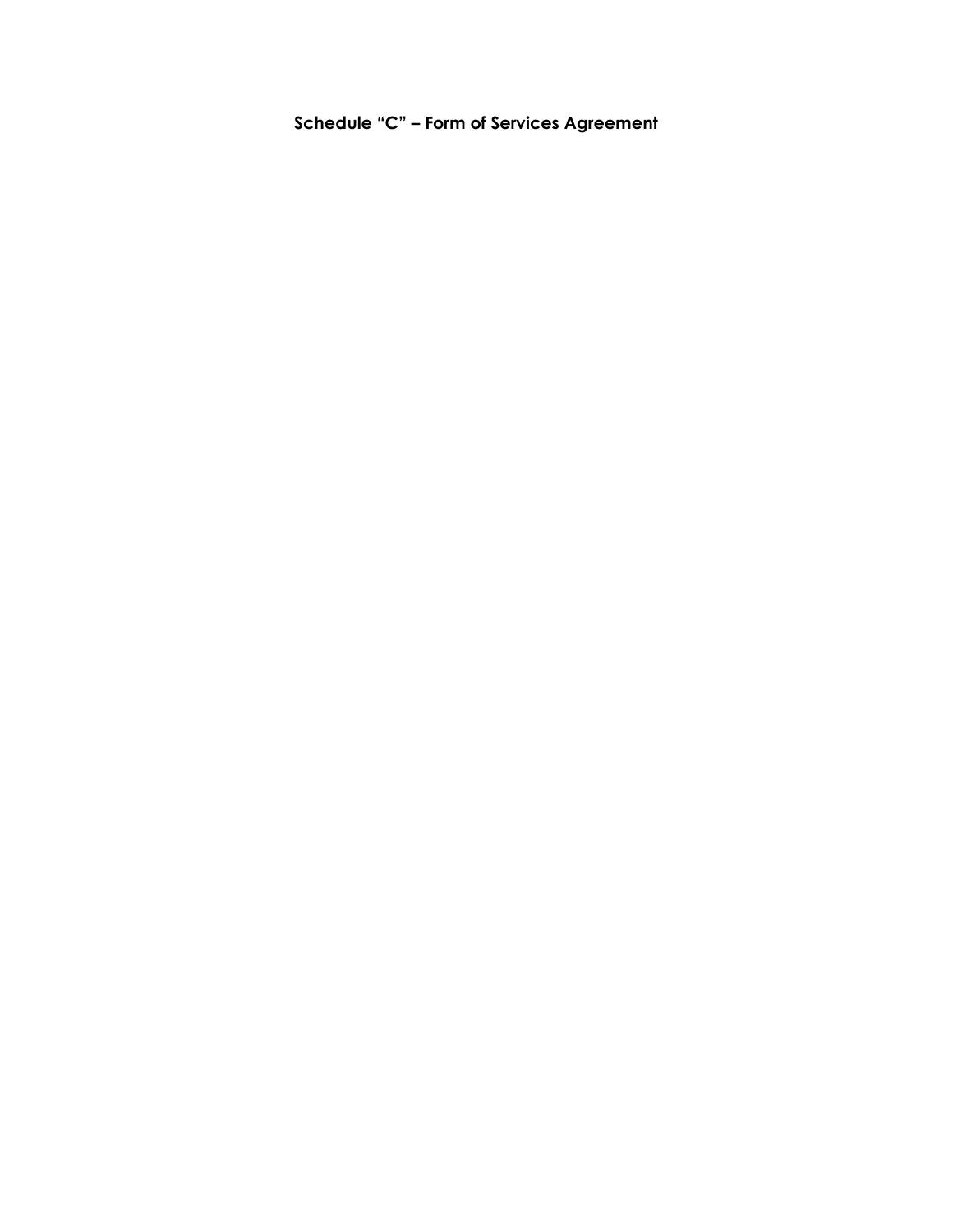**CONSULTING SERVICES AGREEMENT**

(Consulting or Professional Services)



This Consulting Services Agreement is made as of the  $\frac{1}{20}$  day of  $\frac{1}{20}$ , 20

### **Between:**

**CITY OF MOOSE JAW** ("**Moose Jaw**")

and **<NAME OF CONTRACTOR>** (the "**Consultant**")

Moose Jaw wishes to engage the Consultant to perform certain consulting services for Moose Jaw. Accordingly, Moose Jaw and the Consultant agree as follows:

**1. Contract Documents:** The rights and obligations of Moose Jaw and the Consultant are set forth in this Agreement, which includes the following attached Schedules:

> Schedule A - Services Schedule B - Payment for Services Schedule C - General Conditions

All capitalized terms used in this Agreement and not otherwise defined shall have the meanings given to such terms in Schedule C – General Conditions.

- **2. Services:** The Consultant shall perform the Services described in the attached Schedule A Services in accordance with this Agreement.
- **3. Payment:** Moose Jaw agrees to pay the Consultant for the Services performed, the amounts set forth in the attached Schedule B – Payment for Services, at the times and in the manner prescribed by this Agreement.
- **4. Counterparts:** This Agreement may be executed in one or more counterparts and may be executed and delivered by facsimile or electronic mail, and all the counterparts taken together constitute one and the same instrument.
- **5. Notices:** All notices or other communications between the parties under this Agreement shall be in writing and delivered to the address set out below:

Moose Jaw: <insert address>

Fax: (<area code>) <fax number> Attention: <<u>name or title</u>>

Consultant: <insert address>

Fax: (<area code>) <fax number> Attention:  $\langle$  name or title $\rangle$ 

**6. Binding Agreement:** Moose Jaw and the Consultant, intending to be legally bound, have signed this Agreement.

*(signature page to follow)*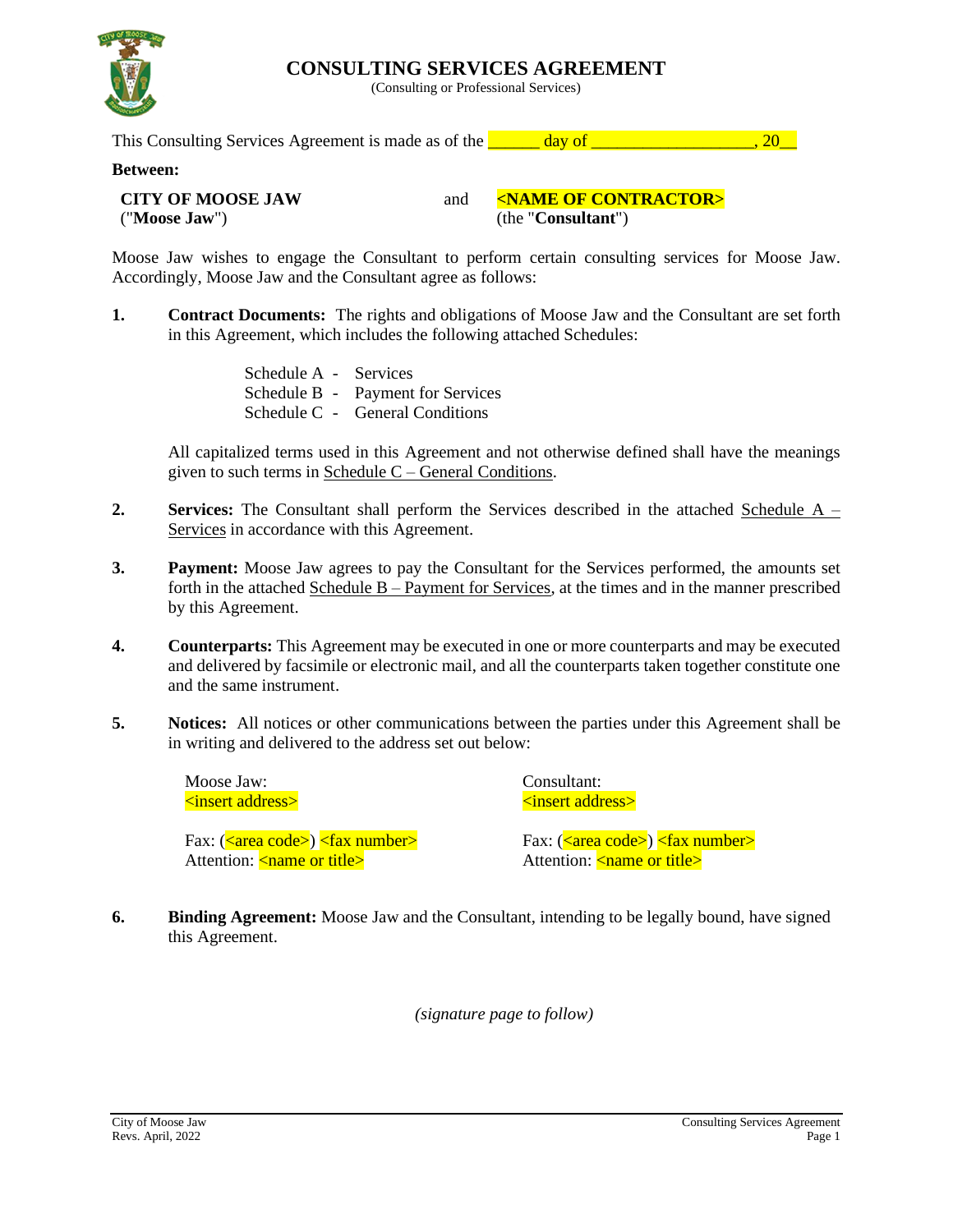## **CITY OF MOOSE JAW**

# **[CONSULTANT]**

By:\_\_\_\_\_\_\_\_\_\_\_\_\_\_\_\_\_\_\_\_\_\_\_\_\_\_\_\_\_\_\_\_\_

Name: Title: Mayor  $By:$ 

Name: Title:

By:\_\_\_\_\_\_\_\_\_\_\_\_\_\_\_\_\_\_\_\_\_\_\_\_\_\_\_\_\_\_\_\_\_

Name: Title: City Clerk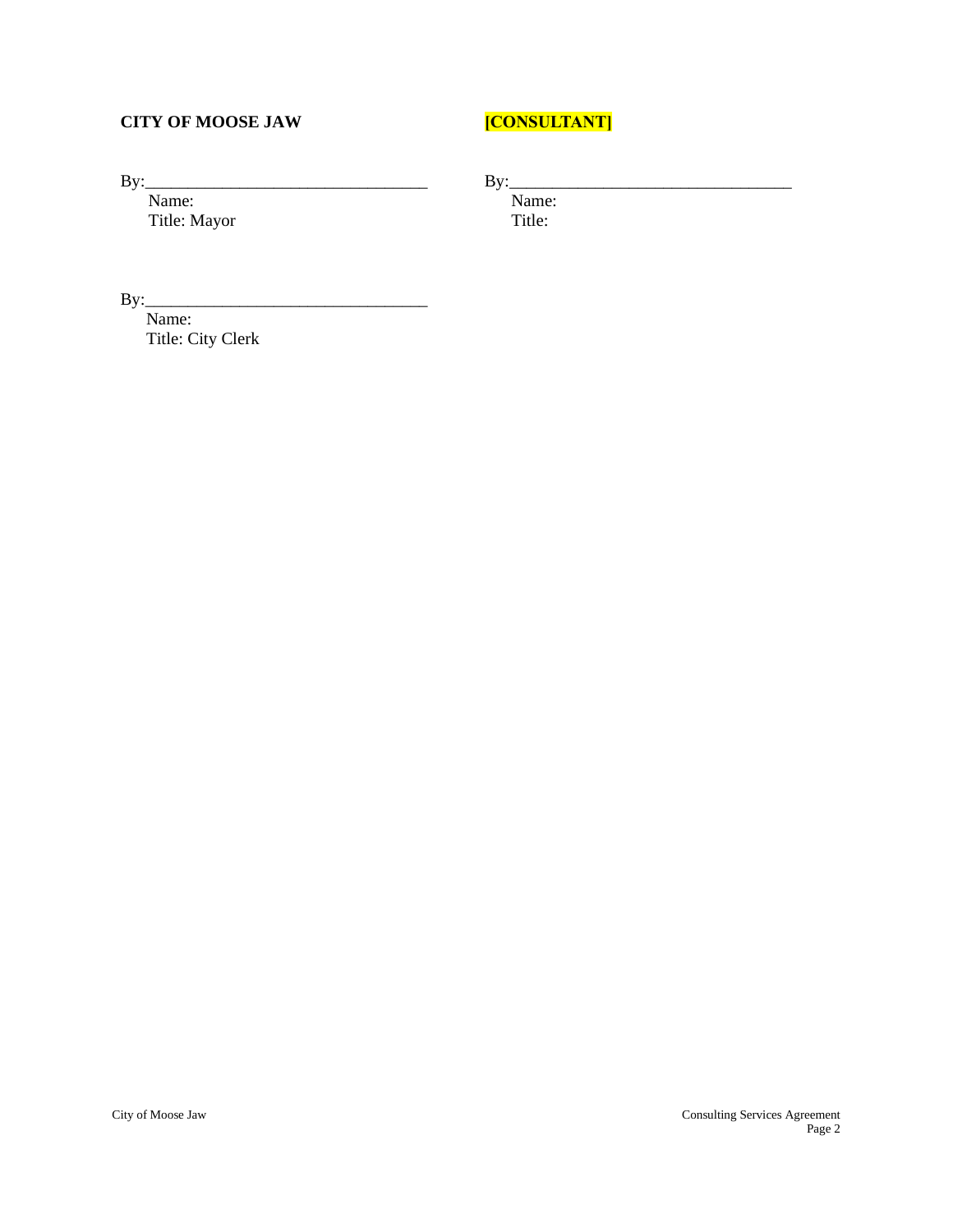### **SCHEDULE A – SERVICES**

### **Scope of Services**

**[NTD: Provide a detailed description of the scope of the Servicesto be performed by the consultant, or refer to separate scope of services document which describes the Services.**

**If the Services are being provided in relation to a specific project, include a description of the project.**

**List/describe all deliverables which are expected to be prepared and delivered by the Consultant during the course of the Services]**

### **Schedule**

**[NTD: Describe the schedule and any important milestones or deadlines related to the Services]**

### **Sub-consultants**

The following are the approved sub-consultants for the Services:

Scope of Services Sub-consultant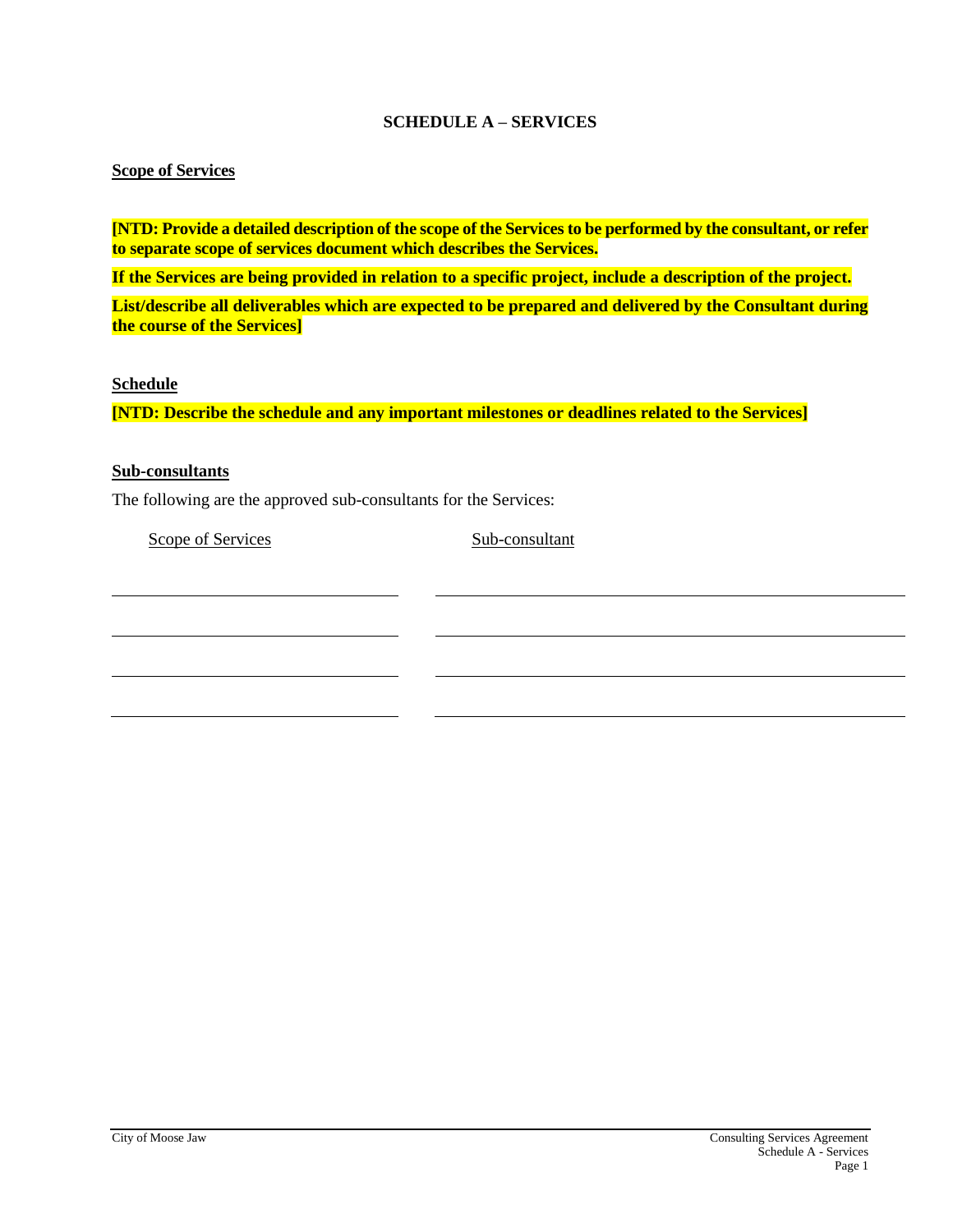### **SCHEDULE B – PAYMENT FOR SERVICES**

#### $1.$ **Fees Payable for Services**

1.1 For the performance of the Services, Moose Jaw shall pay the Consultant (select one):

 $\Box$  a fixed sum of  $\Diamond$  amount>.

#### $2.$ **Taxes**

2.1 The fixed fee/hourly rates set out in Section 1 above, as applicable, are exclusive of applicable GST and PST, but are inclusive of all other taxes or charges in connection with the Services.

#### $3<sub>1</sub>$ **Reimbursable Expenses**

- 3.1 In addition to the fees set out in Section 1 above, Moose Jaw shall reimburse the Consultant for the following out-of-pocket expenses incurred by the Consultant in performing the Services, at actual cost with no markup:
	- (a) **[List specific expenses/disbursements that are reimbursable, or state "N/A" if there are none.]**;
	- $(b)$
	- (c) other reimbursable expenses specifically approved in writing by Moose Jaw prior to being incurred.
- 3.2 The Consultant shall maintain proper records of reimbursable expenses, and shall make such records to Moose Jaw on request.

#### $\overline{4}$ . **Invoicing**

- 4.1 The Consultant may invoice Moose Jaw monthly in arrears, based on the value of the Services performed during the preceding month.
- 4.2 Invoices may be submitted electronically to **[NTD: Insert details for invoice recipient.]**. Invoices shall be accompanied by such documentation and information, including time sheets, as Moose Jaw may reasonably require in order to substantiate the Services performed to which the invoice relates.
- 4.3 Payment of the Consultant's invoice(s) shall be due 30 days after receipt by Moose Jaw, unless Moose Jaw contests all or any part of the invoice in good faith.

### $5.$ **Changes and Adjustments [NTD: Delete is the fees are lump sum, and if there are no hourly rates for additional services set out in Schedule B.]**

5.1 If the scope of the Consultant's Services is to be changed, the fees for such additional services shall be based on the hourly rates set forth in this Schedule  $B -$  Payment for Services. Any such change or adjustment to the Services or fees must be confirmed in writing before any additional services are undertaken by the Consultant.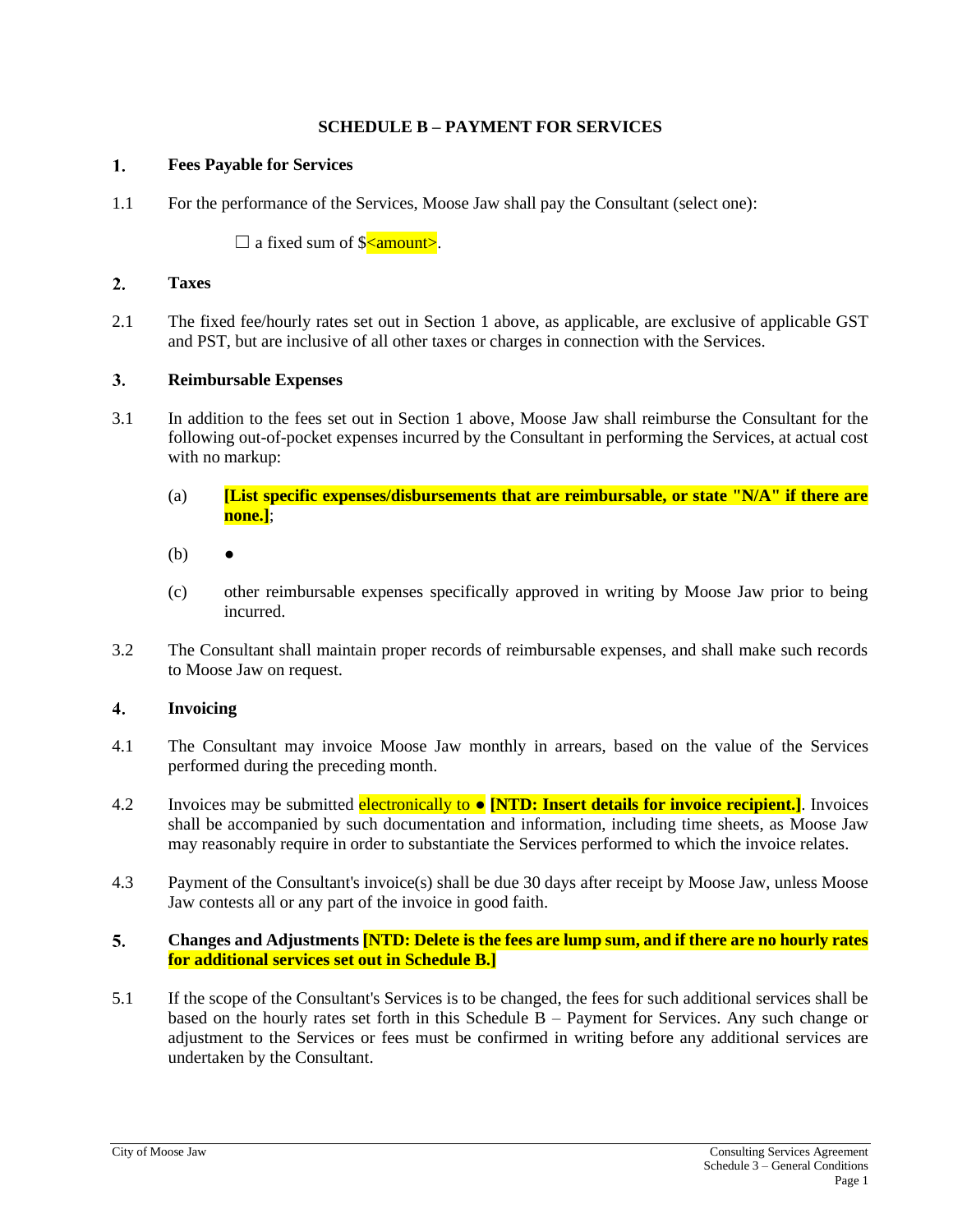### **SCHEDULE C – GENERAL CONDITIONS**

### **: INTERPRETATION**

#### $1.1$ **Definitions**

In this Schedule C – General Conditions:

- $(1)$ "**Agreement**" and "**Contract Documents**" each mean, collectively, (i) the Consulting Services Agreement signed by Moose Jaw and the Consultant, (ii) all of the schedules or other documents attached to this Agreement, or otherwise incorporated by reference from time to time, and (iii) all amendments to the foregoing from time to time duly executed by Moose Jaw and the Consultant
- $(2)$ "**Confidential Information**" has the meaning given in Section [6.5.](#page-26-0)
- $(3)$ "**Documents**" has the meaning given in Sectio[n 2.12.](#page-23-0)
- $(4)$ "**Owner Indemnified Parties**" means, collectively, Moose Jaw, its Mayor and Councillors, and its employees, agents and representatives.
- $(5)$ "**Personnel**" means, collectively, the Consultant's employees, agents and representatives, and any other individuals under the direction of the Consultant involved in the performance of the Services.
- $(6)$ "**Services**" means the carrying out and doing of all things that are to be done or supplied by the Consultant pursuant to this Agreement.

Other defined terms have the meaning ascribed to them elsewhere in the Contract Documents.

### $1.2$ **Governing Law**

The laws of the Province of Saskatchewan govern the interpretation, validity and enforceability of this Agreement. Each party agrees to submit to the jurisdiction of the courts of the Province of Saskatchewan.

#### $1.3$ **Governing Terms and Conditions**

The terms and conditions set forth in this Agreement constitute the exclusive agreement between Moose Jaw and the Consultant and this Agreement supersedes all prior agreements or commitments, whether oral or written, with respect to the Services. No representation, inducement, promise, understanding, condition or warranty not set forth in this Agreement has been made or relied upon by either party. No agreement or understanding modifying the terms of this Agreement will be binding on Moose Jaw or the Consultant unless made in writing and signed on behalf of Moose Jaw and the Consultant.

### **: PERFORMANCE OF THE SERVICES**

#### $2.1$ **Performance of the Services**

The Consultant shall have complete control of the Services and shall effectively direct and supervise the Personnel involved in the Services so as to ensure compliance with the Contract Documents.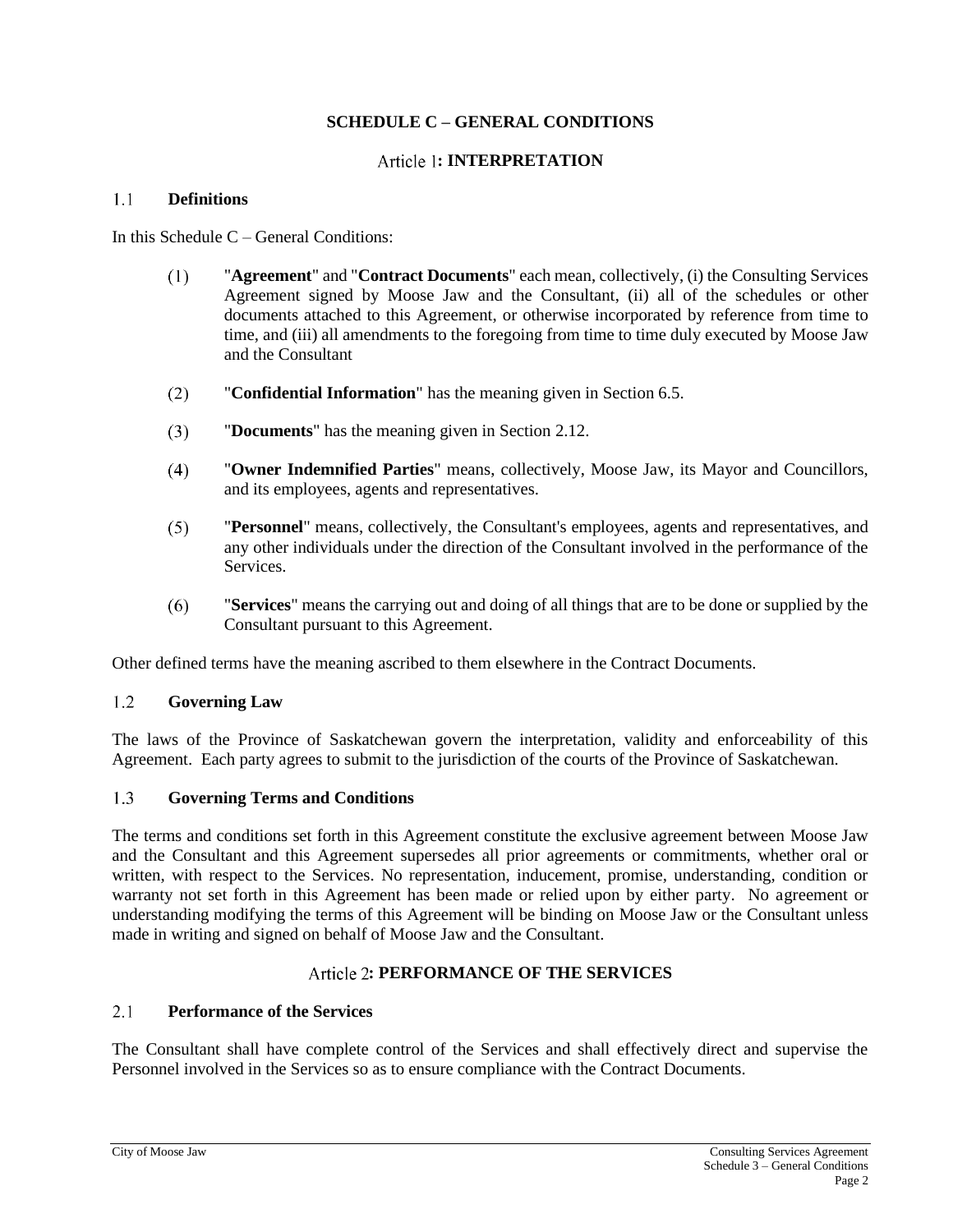### $2.2^{\circ}$ **Standard of Care**

The Consultant shall perform the Services with the degree of diligence, skill and care required by customarily accepted procedures and practices for comparable services in the Consultant's industry, at the time that the Services are performed.

### $2.3$ **Time for Performance**

The Consultant shall perform the services diligently at all times and within any timelines or schedule specified in Schedule A – Scope of Services.

#### 2.4 **Subcontracts**

The Consultant will not employ any subcontractors or sub-consultants to perform any part of the Services without first obtaining the written authorization of Moose Jaw. No subcontracting by the Consultant, nor the granting of any authorization to subcontract by Moose Jaw, will relieve the Consultant of any of its liabilities or obligations under the Contract Documents.

#### $2.5$ **Additional Instructions**

Moose Jaw may furnish additional instructions as necessary for the performance of the Services. All such additional instructions must be consistent with the general scope and intent of the Services. In giving such additional instructions, Moose Jaw will have the authority to make minor changes in the Services, not inconsistent with the general scope and intent of the Contract Documents.

#### 2.6 **Additional Services**

Moose Jaw and the Consultant may, by mutual agreement, make changes to the Services. Any adjustment to the amounts payable to the Consultant for such additional services must be confirmed in writing before any additional Services are undertaken by the Consultant.

### $2.7$ **Compliance with Rules and Regulations**

The Consultant shall, and shall cause each of the Personnel to, comply with all rules and regulations established or adopted by Moose Jaw with respect to occupational health and safety, environmental management, emergency response and evacuation, fire prevention, site security and administrative and operational rules and regulations, as may be supplemented or modified by Moose Jaw from time to time for any Moose Jaw facility or work site where the Consultant or the Personnel may attend in connection with the Services.

#### 2.8 **Compliance with Laws and Codes**

The Consultant shall, and shall cause each of the Personnel to, comply with all federal, provincial, local or other laws, ordinances, rules, codes, regulations and permits of any relevant government or governmental authority which affect the Services as well as all industry codes and standards customarily applicable to the Services.

#### $2.9$ **Permits and Licenses**

Except as otherwise specified elsewhere in the Contract Documents, the Consultant shall, at its expense, obtain and comply with all necessary permits, licenses, certificates, clearances, approvals, authorizations or consents required by any relevant government or governmental authority for the performance of the Services.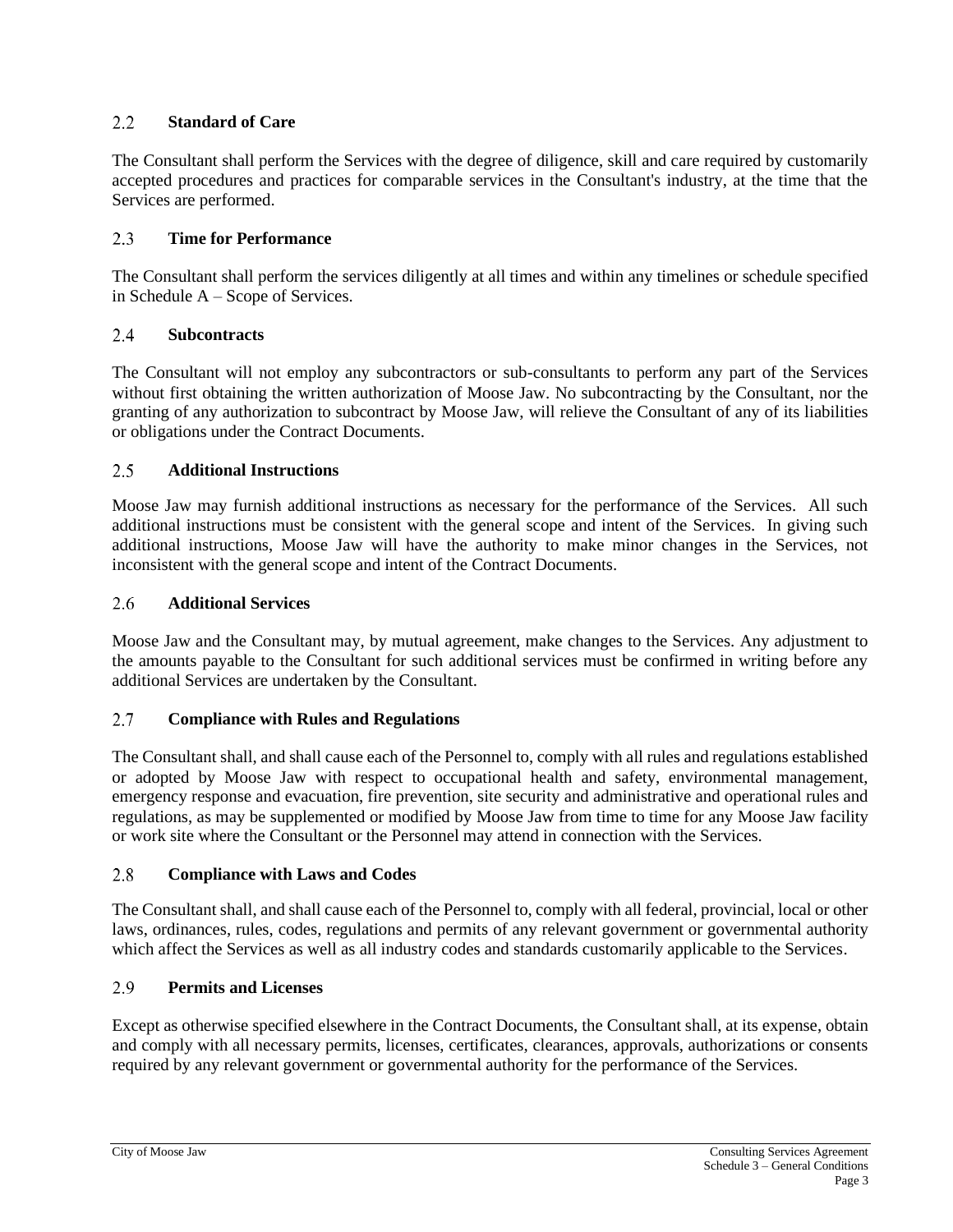### 2.10 **Responsibility for Taxes**

All sales or use taxes applicable to the amounts charged by the Consultant under this Agreement shall be separately identified in all invoices delivered by the Consultant. The Consultant shall promptly pay when due and shall indemnify and save harmless Moose Jaw from all taxes, withholding taxes, duties, levies, contributions, assessments or other charges in relation to the Services or this Agreement that may be payable to any federal, provincial, local or other government authority in connection with the amounts paid by Moose Jaw to the Consultant under this Agreement.

### 2.11 **Expenses**

Except where expressly provided otherwise in this Agreement, the Consultant shall be solely responsible for all supervision, certification, training and all other expenses relating to the employment of Personnel, and the cost of all items consumed by the Consultant in the course of providing the Services.

### <span id="page-23-0"></span>2.12 **Documents**

All drawings, specifications, plans, studies, models, data, reports, specifications, surveys, calculations and any other documents, information and material (collectively, the "**Documents**"), collected, compiled, or produced during the performance of the Services shall be works for hire and shall upon their development be and become the property of Moose Jaw. Any copyright arising in respect of any of the Documents is hereby assigned to Moose Jaw, and the Consultant hereby waives any moral rights it may have in or related to the copyright in respect of any of the Documents.

#### 2.13 **Intellectual Property**

The Consultant shall ensure that neither the Services nor any of the Documents will constitute or result in any infringement or violation of any intellectual property right including, without limitation, any patent, copyright or industrial design protection or any law relating thereto. The Consultant shall indemnify and save harmless Moose Jaw from all claims, demands, actions, costs, expenses, judgements, losses or damages which may arise out of or result from the assertion by any person that the supply by the Consultant for use or other application by Moose Jaw of all or any portion of the Services or Documents furnished under this Agreement infringes any industrial or intellectual property rights, or law relating thereto.

### Article 3: **TERMINATION**

### $3.1$ **Termination for Cause**

In addition to any other rights and remedies which it may have, Moose Jaw may terminate this Agreement if the Consultant:

- $(1)$ fails to comply with any of the terms or conditions of this Agreement including, without limitation, late performance of Services or performance of the Services in a manner which does not conform with this Agreement; or
- $(2)$ is adjudged bankrupt, becomes insolvent, makes an assignment for the benefit of creditors, institutes or becomes subject to proceedings under any laws for the relief of debtors, or if a receiver, monitor, trustee or liquidator is appointed over the Consultant's business.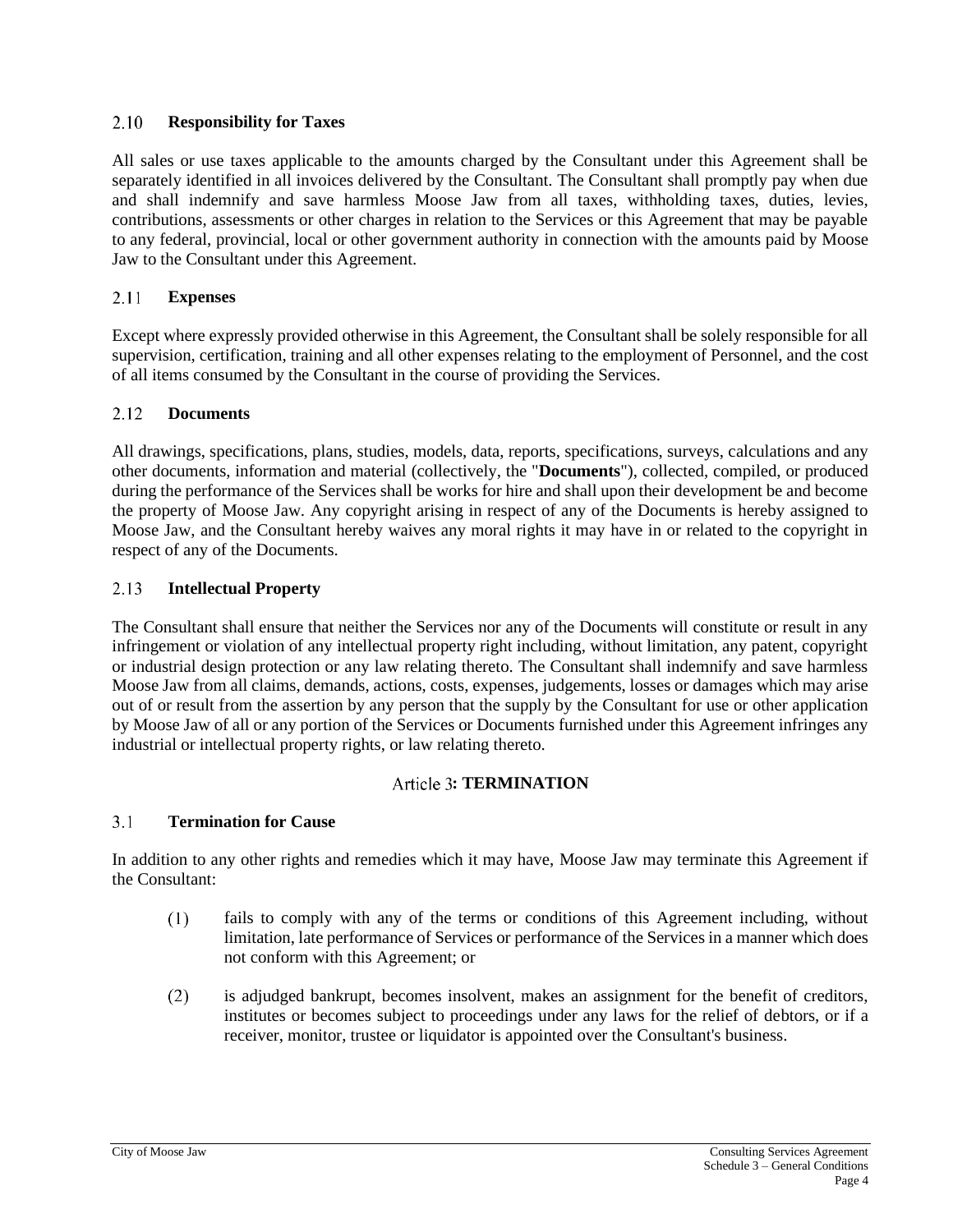### $3.2$ **Termination Without Cause**

Moose Jaw may, at any time, terminate this Agreement without cause at its sole option by giving at least thirty (30) days written notice to the Consultant to that effect. Upon Moose Jaw giving such notice to the Consultant, the Consultant shall take all reasonable steps to wind-down the Services as soon as reasonably practical. Moose Jaw shall pay the Consultant for the Services completed prior to the effective date of termination, together with any actual direct costs resulting from such termination. Payment of such amounts will be the Consultant's exclusive remedy and will constitute satisfaction of any and all liabilities of Moose Jaw, with respect to any such termination of this Agreement.

### $3.3$ **Rights on Termination**

Upon termination of this Agreement and the engagement of the Consultant:

- $(1)$ the Consultant shall, within seven days of notice of the termination, deliver to Moose Jaw all components and items of its Services and the Documents, as they exist as of the date of termination; and
- $(2)$ all property, title and interest of the Consultant in the Services and Documents, as the same exists to the effective date of termination, shall immediately pass to and vest in Moose Jaw.

# **: INDEMNIFICATION AND LIMITATION OF LIABILITY**

### $4.1$ **Consultant Indemnity**

The Consultant shall indemnify and hold harmless the Owner Indemnified Parties from and against all liability, damages, losses, expenses or costs (including legal fees on a solicitor/client basis) suffered or incurred by Moose Jaw as a result of claims, demands, actions, causes of action, suits or proceedings, which may be made or brought or prosecuted against Owner Indemnified Parties or any of them by a third party, to the extent arising out of, resulting from or attributable to:

- $(1)$ the acts or omissions, including, without limitation, negligence, gross negligence, or willful, wanton or intentional misconduct of the Consultant or the Personnel in the performance of the Services; or
- a breach of this Agreement by the Consultant.  $(2)$

### $4.2$ **Consequential Damages**

Notwithstanding any other provision of this Agreement, the Consultant shall not be liable to Moose Jaw in relation to this Agreement, whether due to breach of contract, tort, negligence, warranty, strict liability or otherwise, for consequential damages, including, without limitation, loss of profits, loss of revenue or loss of anticipated business suffered or incurred by Moose Jaw arising from the performance of Services.

# **: INSURANCE**

### <span id="page-24-0"></span> $5.1$ **Consultant's Insurance**

The Consultant shall, without limiting its obligations or liabilities herein, maintain and keep in force during the performance of the Services at its expense the following insurance with limits specified below: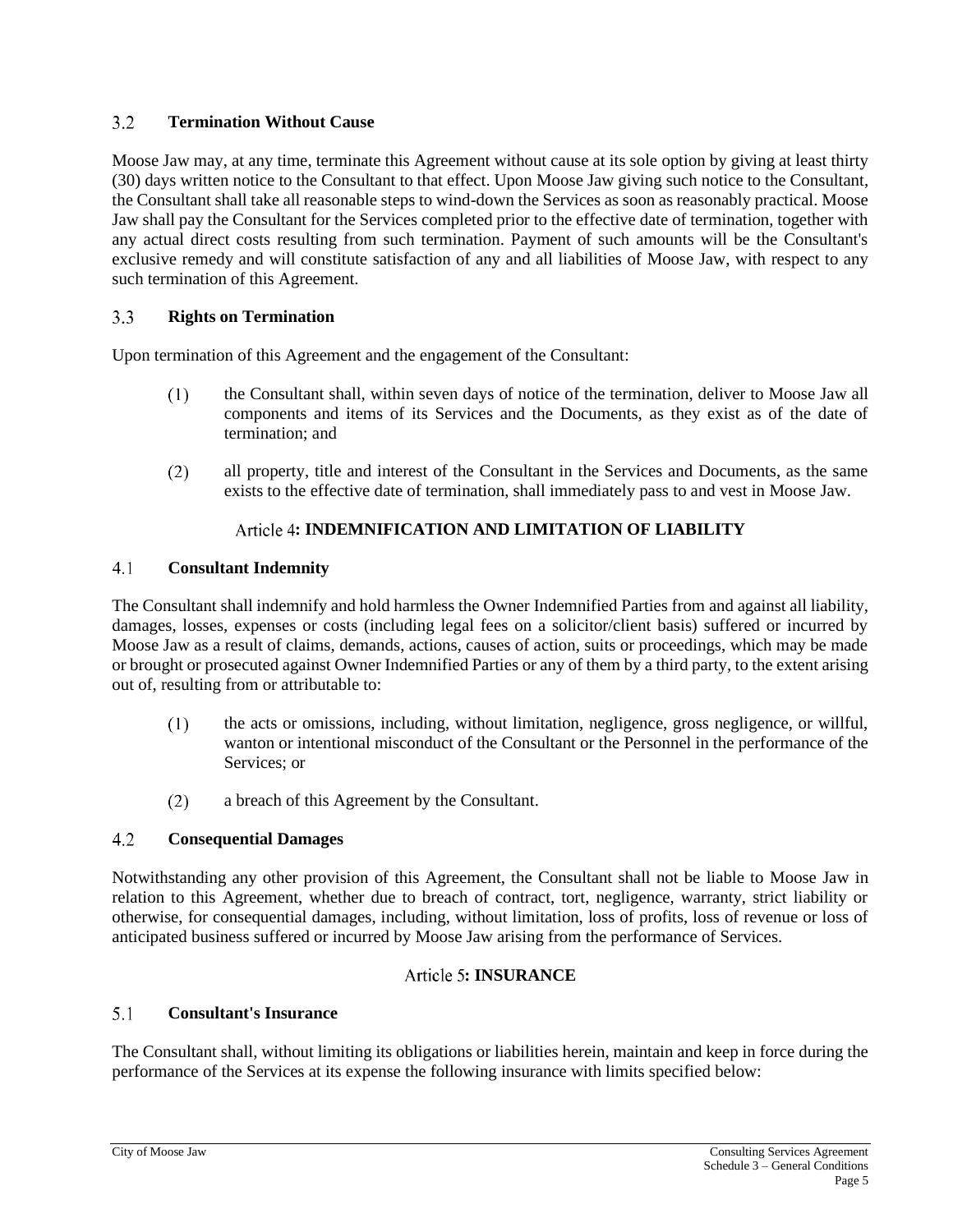- commercial general liability insurance with a combined single limit of \$5,000,000 per  $(1)$ occurrence and in the aggregate, covering all operations by or on behalf of the Consultant against claims for personal injury (including bodily injury and death) and property damage;
- $(2)$ automobile liability insurance with a combined single limit of not less than \$2,000,000.00 for each occurrence of bodily injury (including passenger hazard), and property damage. Such insurance shall cover all owned, hired or non-owned motor vehicles;
- $(3)$ professional liability (errors and omissions) insurance with a limit of \$2,000,000 for each claim and in the aggregate, covering losses arising from the performance of the Services; and
- $(4)$ any other insurance which the Consultant is required by law to provide.

### $5.2$ **Terms of Insurance**

The insurance obtained by the Consultant pursuant to Section [5.1](#page-24-0) shall be provided in accordance with the following terms and conditions:

- all insurance coverage specified in Section [5.1](#page-24-0) shall be in a form and with insurers acceptable  $(1)$ to Moose Jaw, acting reasonably.
- $(2)$ the Consultant shall provide Moose Jaw with satisfactory proof of insurance coverage required by Section [5.1](#page-24-0) prior to commencing the Services. The Consultant will provide certified copies of actual insurance documents if requested by Moose Jaw.
- $(3)$ Moose Jaw shall be included as an additional insured for the Consultant's commercial general liability insurance for liability arising out of or in relation to the Services or the Consultant's work or operations performed under or incidental to this Agreement.

# **: GENERAL PROVISIONS**

### $6.1$ **Rights and Remedies**

Except as otherwise expressly provided in this Agreement, the rights and remedies of the parties specified in this Agreement are cumulative and are not exclusive of any other rights or remedies which the parties would otherwise have.

### 6.2 **Survival**

All provisions of this Agreement which expressly or by their nature survive the termination of this Agreement or the completion of the Services will continue in full force and effect after any termination of this Agreement or the completion of the Services.

### 6.3 **Independent Contractor**

The Consultant shall be an independent contractor and not an agent or representative of Moose Jaw. Nothing contained in this Agreement shall create any contractual relationship between Moose Jaw and any subcontractor, nor an employment relationship between Moose Jaw and any of the Personnel.

### 6.4 **Conflict of Interest**

The Consultant and the Personnel: